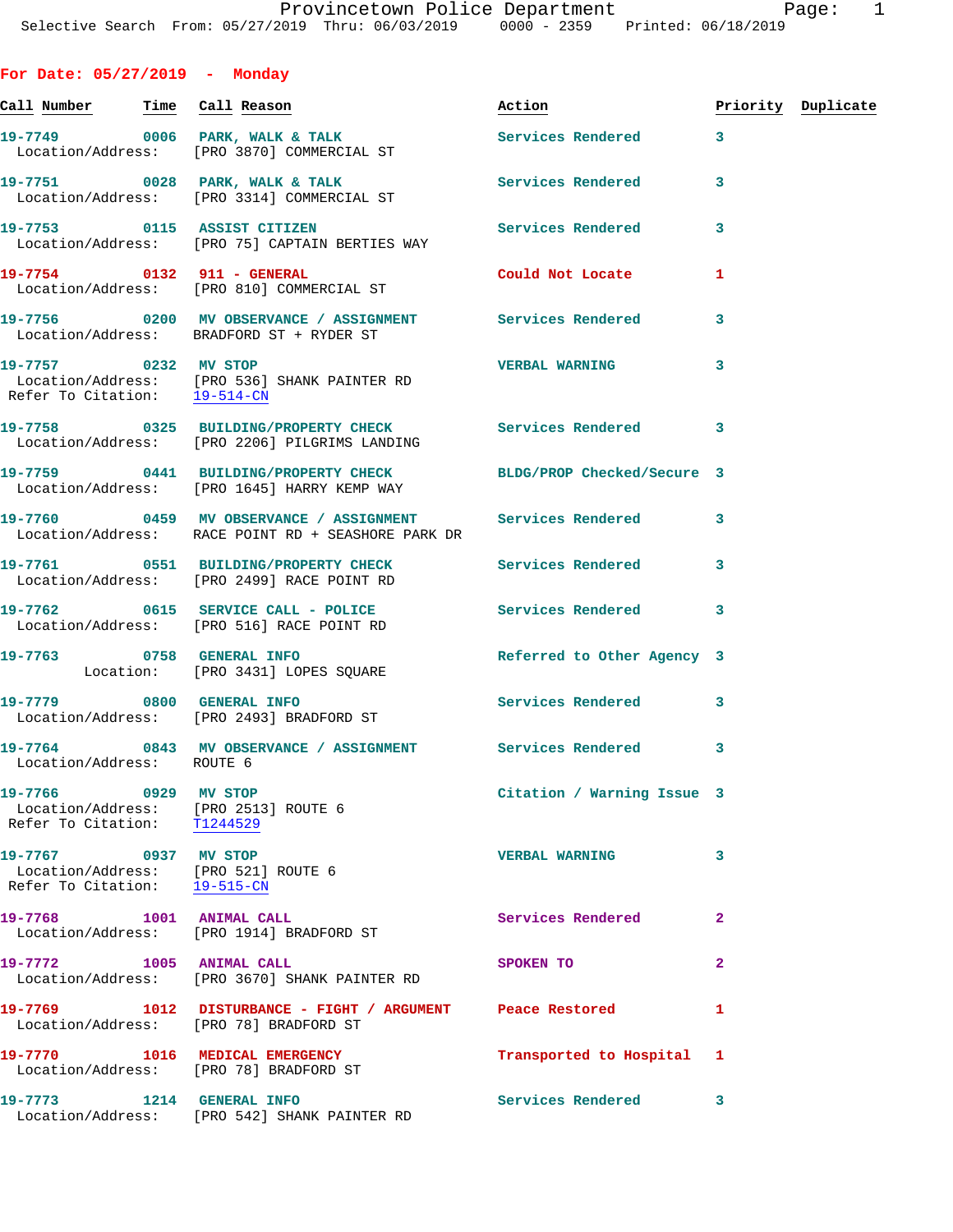|                                 | Provincetown Police Department Page: 2<br>Selective Search From: 05/27/2019 Thru: 06/03/2019   0000 - 2359   Printed: 06/18/2019    |                            |              |  |
|---------------------------------|-------------------------------------------------------------------------------------------------------------------------------------|----------------------------|--------------|--|
|                                 | 19-7774 1227 ASSIST DEPARTMENT / MUTUAL AID Services Rendered 3                                                                     |                            |              |  |
|                                 | Location/Address: [PRO 810] COMMERCIAL ST                                                                                           |                            |              |  |
|                                 | 19-7775 1229 BUILDING/PROPERTY CHECK BLDG/PROP Checked/Secure 3<br>Location/Address: [PRO 3259] MACMILLAN WHARF                     |                            |              |  |
|                                 | 19-7776 1238 SERVICE CALL - POLICE Services Rendered 3<br>Location/Address: [PRO 366] COMMERCIAL ST                                 |                            |              |  |
|                                 | 19-7778 1352 MV COLLISION 2000 Services Rendered<br>Location/Address: [PRO 94] BRADFORD ST                                          |                            | $\mathbf{1}$ |  |
|                                 | 19-7780 1433 911 - GENERAL<br>Location: [PRO 3431] LOPES SQUARE                                                                     | <b>GONE ON ARRIVAL</b>     | $\mathbf{1}$ |  |
|                                 | 19-7782 1453 FLIGHT COVERAGE 3 Services Rendered 3<br>Location/Address: [PRO 516] RACE POINT RD                                     |                            |              |  |
|                                 | 19-7787 1751 ALARM - GENERAL<br>Location/Address: [PRO 440] HARRY KEMP WAY                                                          | False Alarm 1              |              |  |
|                                 | 19-7788 1808 PARK, WALK & TALK 1999 Services Rendered 3<br>Location/Address: [PRO 105] COMMERCIAL ST                                |                            |              |  |
|                                 | 19-7789 1843 LOST LICENSE PLATE 19-7789 Services Rendered 3<br>Location/Address: [PRO 246] COMMERCIAL ST                            |                            |              |  |
|                                 | 19-7791 1925 MV STOP<br>Location/Address: [PRO 308] COMMERCIAL ST<br>Refer To Citation: 19-516-CN                                   | <b>VERBAL WARNING 3</b>    |              |  |
|                                 | 19-7792 1948 FOLLOW UP<br>Location/Address: [PRO 246] COMMERCIAL ST                                                                 | Services Rendered          | $\mathbf{2}$ |  |
| Location/Address: COMMERCIAL ST | 19-7793 1952 PARK, WALK & TALK 1988 Services Rendered 3                                                                             |                            |              |  |
|                                 | 19-7794 2051 BUILDING/PROPERTY CHECK BLDG/PROP Checked/Secure 3<br>Location/Address: [PRO 519] RACE POINT RD                        |                            |              |  |
|                                 | 19-7795 2057 WATER LEAK<br>Location/Address: [PRO 3370] BRADFORD ST EXT                                                             | Referred to Other Agency 3 | 1            |  |
| 19-7796 2145 MV COMPLAINT       | Location/Address: ROUTE 6 + CONWELL ST                                                                                              | <b>GONE ON ARRIVAL</b>     | $\mathbf{2}$ |  |
|                                 | 19-7797 2159 BUILDING/PROPERTY CHECK<br>Location/Address: [PRO 530] SHANK PAINTER RD                                                | BLDG/PROP Checked/Secure 3 |              |  |
|                                 | 19-7798 2219 BUILDING/PROPERTY CHECK BLDG/PROP Checked/Secure 3<br>Location/Address: [PRO 413] CONWELL ST                           |                            |              |  |
|                                 | 19-7799 2224 DISTURBANCE - FIGHT / ARGUMENT Arrest(s) Made<br>Location/Address: [PRO 3313] STANDISH ST<br>Refer To Arrest: 19-73-AR |                            | 1            |  |
|                                 | 19-7800 2233 MEDICAL EMERGENCY<br>Location/Address: [PRO 3313] STANDISH ST                                                          | <b>PATIENT REFUSAL</b>     | 1            |  |
|                                 | 19-7801 2353 BUILDING/PROPERTY CHECK<br>Location/Address: [PRO 182] COMMERCIAL ST                                                   | BLDG/PROP Checked/Secure 3 |              |  |
|                                 | 19-7802 2355 BUILDING/PROPERTY CHECK<br>Location/Address: [PRO 182] COMMERCIAL ST                                                   | BLDG/PROP Checked/Secure 3 |              |  |
| Location/Address: COMMERCIAL ST | 19-7803 2356 BUILDING/PROPERTY CHECK BLDG/PROP Checked/Secure 3                                                                     |                            |              |  |

**For Date: 05/28/2019 - Tuesday**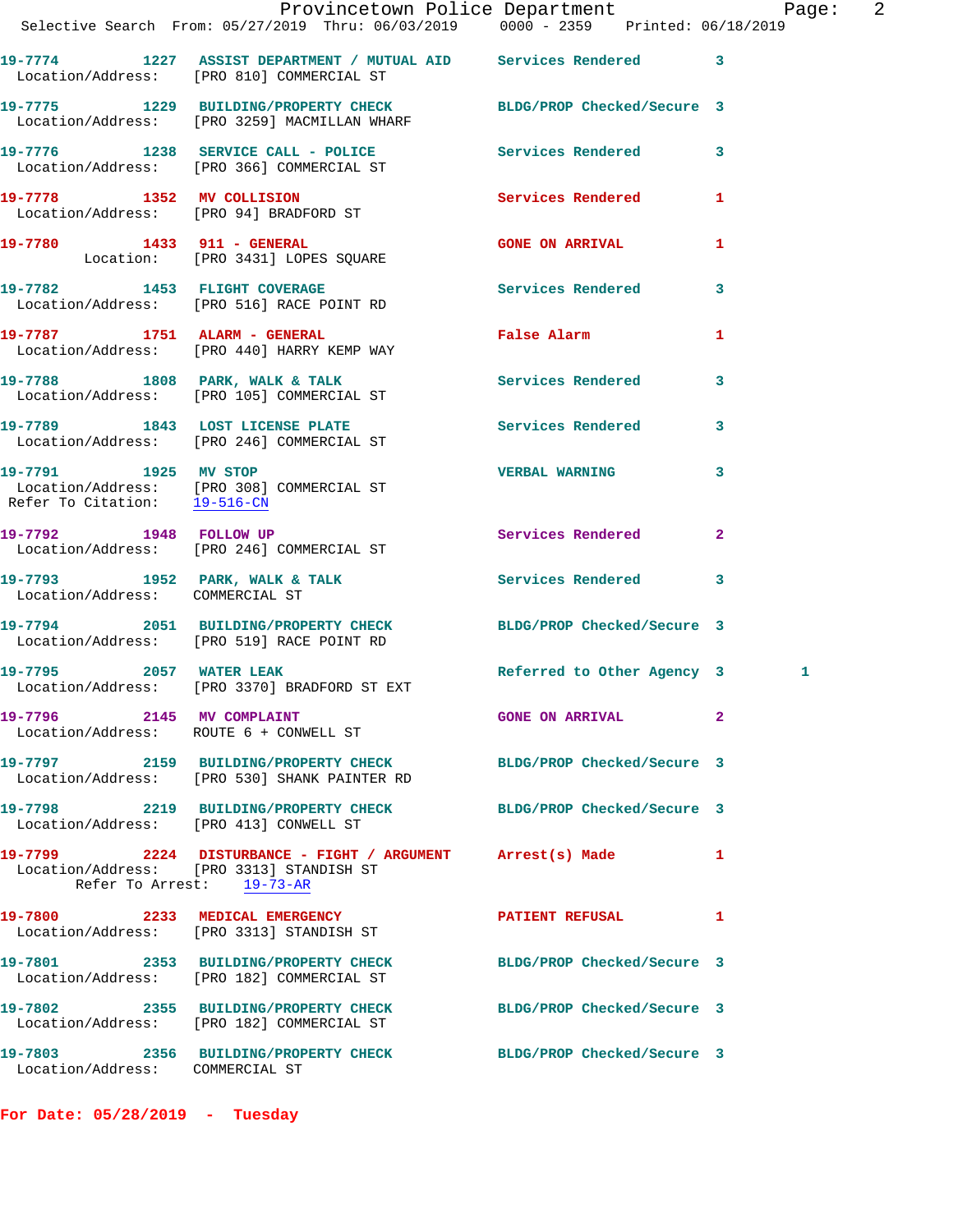|                                                             | Provincetown Police Department Page: 3<br>Selective Search From: 05/27/2019 Thru: 06/03/2019   0000 - 2359   Printed: 06/18/2019 |                            |              |  |
|-------------------------------------------------------------|----------------------------------------------------------------------------------------------------------------------------------|----------------------------|--------------|--|
|                                                             | 19-7804 0108 BUILDING/PROPERTY CHECK BLDG/PROP Checked/Secure 3<br>Location/Address: [PRO 3259] MACMILLAN WHARF                  |                            |              |  |
|                                                             | 19-7805 0109 BUILDING/PROPERTY CHECK BLDG/PROP Checked/Secure 3<br>Location/Address: [PRO 433] RYDER ST EXT                      |                            |              |  |
|                                                             | 19-7806 0303 ALARM - GENERAL<br>Location/Address: [PRO 3452] HARBOUR DR                                                          | Services Rendered 1        |              |  |
|                                                             | 19-7807 0441 BUILDING/PROPERTY CHECK Services Rendered 3<br>Location/Address: [PRO 3430] COMMERCIAL ST                           |                            |              |  |
|                                                             | 19-7808 0545 ALARM - FIRE<br>Location/Address: [PRO 3947] BRADFORD ST                                                            | BLD/PROP CHECKED UNSECUR 1 |              |  |
|                                                             | 19-7809 0608 SERVICE CALL - POLICE Services Rendered 3<br>Location/Address: [PRO 516] RACE POINT RD                              |                            |              |  |
| 19-7812 0741 ANIMAL CALL<br>Location/Address: COMMERCIAL ST |                                                                                                                                  | Services Rendered 2        |              |  |
| Refer To Citation: T1244448                                 | 19-7813 0758 PARKING COMPLAINT<br>Location/Address: [PRO 2489] BRADFORD ST                                                       | Citation / Warning Issue 3 |              |  |
|                                                             | 19-7814 0803 SERVICE CALL - POLICE Services Rendered 3<br>Location/Address: [PRO 569] WINSLOW ST                                 |                            |              |  |
| Refer To Arrest: 19-68-AR                                   | 19-7815 0826 ESCORT / TRANSPORT<br>Location/Address: [ORL 1] ROCK HARBOR RD                                                      | Services Rendered 3        |              |  |
|                                                             | 19-7817 0922 LOST PROPERTY<br>Location/Address: [PRO 542] SHANK PAINTER RD                                                       | <b>Services Rendered</b>   | 3            |  |
| Location/Address: ROUTE 6                                   | 19-7816 0925 MV OBSERVANCE / ASSIGNMENT Services Rendered 3                                                                      |                            |              |  |
| 19-7818 1119 FOLLOW UP                                      | Location/Address: [PRO 2645] SHANK PAINTER RD                                                                                    | Services Rendered          | $\mathbf{2}$ |  |
|                                                             | 19-7819 1137 MV OBSERVANCE / ASSIGNMENT Services Rendered 3<br>Location/Address: ROUTE 6 + HOWLAND ST                            |                            |              |  |
| 19-7820 1204 MV STOP<br>Refer To Citation: 19-517-CN        | Location/Address: RACE POINT RD + NELSON AVE                                                                                     | <b>VERBAL WARNING</b>      | 3            |  |
|                                                             | 19-7821 1225 ALARM - GENERAL<br>Location/Address: [PRO 1345] COMMERCIAL ST                                                       | Services Rendered          | $\mathbf{1}$ |  |
|                                                             | 19-7823 1455 SERVICE CALL - POLICE<br>Location/Address: [PRO 569] WINSLOW ST                                                     | Services Rendered          | 3            |  |
|                                                             | 19-7824 1525 COMPLAINT - GENERAL<br>Location/Address: [PRO 2761] COTTAGE ST                                                      | SPOKEN TO                  | 3            |  |
|                                                             | 19-7825 1607 BUILDING/PROPERTY CHECK Services Rendered<br>Location/Address: [PRO 3259] MACMILLAN WHARF                           |                            | 3            |  |
|                                                             | 19-7826 1627 BUILDING/PROPERTY CHECK<br>Location/Address: [PRO 2977] COMMERCIAL ST                                               | Services Rendered          | 3            |  |
|                                                             | 19-7829 1630 LOST PROPERTY<br>Location/Address: [PRO 542] SHANK PAINTER RD                                                       | Services Rendered          | 3            |  |
|                                                             | 19-7827 1648 PARK, WALK & TALK<br>Location/Address: [PRO 105] COMMERCIAL ST                                                      | Services Rendered 3        |              |  |
| Location/Address: ROUTE 6 + SNAIL RD                        | 19-7828 1654 MV OBSERVANCE / ASSIGNMENT Services Rendered                                                                        |                            | 3            |  |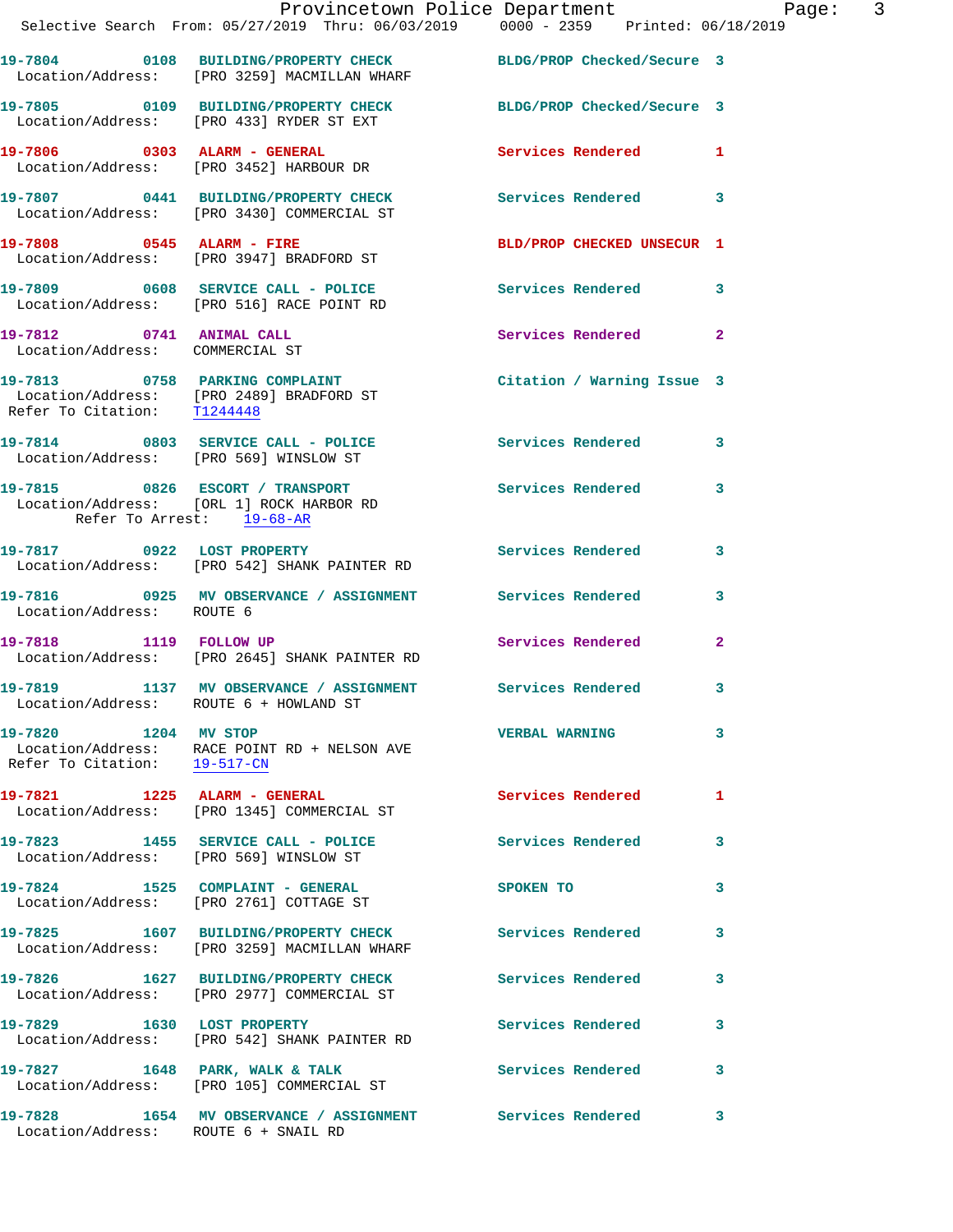|                                                                                                | 19-7830 1751 LOST PROPERTY<br>Location/Address: [PRO 542] SHANK PAINTER RD                               | Services Rendered 3        |                         |
|------------------------------------------------------------------------------------------------|----------------------------------------------------------------------------------------------------------|----------------------------|-------------------------|
|                                                                                                | 19-7831 1837 BUILDING/PROPERTY CHECK<br>Location/Address: [PRO 2206] PILGRIMS LANDING                    | BLDG/PROP Checked/Secure 3 |                         |
|                                                                                                | 19-7832 1840 BUILDING/PROPERTY CHECK<br>Location/Address: [PRO 2898] JEROME SMITH RD                     | Services Rendered          | $\mathbf{3}$            |
| 19-7833 1920 LOST PROPERTY                                                                     | Location/Address: [PRO 3296] SHANK PAINTER RD                                                            | Services Rendered 3        |                         |
|                                                                                                | 19-7834 2001 BUILDING/PROPERTY CHECK<br>Location/Address: [PRO 314] COMMERCIAL ST                        | BLDG/PROP Checked/Secure 3 |                         |
| 19-7835 2022 911 - GENERAL                                                                     | Location/Address: [PRO 525] COMMERCIAL ST                                                                | Services Rendered 1        |                         |
|                                                                                                | 19-7836 2037 MV OBSERVANCE / ASSIGNMENT<br>Location/Address: BRADFORD ST + HOWLAND ST                    | Services Rendered          | 3                       |
| 19-7837 2043 MEDICAL EMERGENCY                                                                 | Location/Address: [PRO 3670] SHANK PAINTER RD                                                            | Transported to Hospital 1  |                         |
| 19-7838 2057 MV STOP<br>Location/Address: HOWLAND ST + ROUTE 6<br>Refer To Citation: 19-518-CN |                                                                                                          | <b>VERBAL WARNING</b>      | 3                       |
| 19-7839 2123 MV STOP<br>Location/Address: ROUTE 6 + SNAIL RD<br>Refer To Citation: T1244256    |                                                                                                          | Citation / Warning Issue 3 |                         |
| For Date: $05/29/2019$ - Wednesday                                                             |                                                                                                          |                            |                         |
| Location/Address: [PRO 1780] JOHNSON ST                                                        | 19-7841 0001 BUILDING/PROPERTY CHECK                                                                     | BLDG/PROP Checked/Secure 3 |                         |
| 19-7842 0032 BAR CHECK                                                                         | Location/Address: [PRO 2750] COMMERCIAL ST                                                               | Services Rendered 3        |                         |
| 19-7844 0032 BAR CHECK                                                                         | Location/Address: [PRO 3443] COMMERCIAL ST                                                               | Services Rendered 3        |                         |
|                                                                                                | 19-7843 0036 PARK, WALK & TALK<br>Location/Address: [PRO 105] COMMERCIAL ST                              | <b>Services Rendered</b>   | 3                       |
| 19-7846 0057 MV COMPLAINT                                                                      | Location/Address: [PRO 564] BAYBERRY AVE                                                                 | FOLLOW UP                  | $\overline{2}$          |
|                                                                                                | Location/Address: [PRO 3004] BRADFORD ST                                                                 |                            | 3                       |
| 19-7847 0112 DISORDERLY                                                                        | Location/Address: [PRO 3236] COMMERCIAL ST                                                               | Services Rendered          | $\mathbf{1}$            |
| 19-7848 0147 PROPERTY DAMAGE                                                                   | Location/Address: [PRO 4136] BRADFORD ST                                                                 | <b>Services Rendered</b>   | $\overline{\mathbf{3}}$ |
| 19-7849 0157 FOLLOW UP                                                                         | Location/Address: [PRO 564] BAYBERRY AVE                                                                 | Services Rendered          | $\mathbf{2}$            |
|                                                                                                | 19-7850 0208 BUILDING/PROPERTY CHECK<br>Location/Address: [PRO 1886] BRADFORD ST                         | BLDG/PROP Checked/Secure 3 |                         |
|                                                                                                | 19-7851 0224 BUILDING/PROPERTY CHECK Services Rendered 3<br>Location/Address: [PRO 3259] MACMILLAN WHARF |                            |                         |
| 19-7852                                                                                        | 0341 BUILDING/PROPERTY CHECK                                                                             | BLDG/PROP Checked/Secure 3 |                         |

Location/Address: [PRO 379] COMMERCIAL ST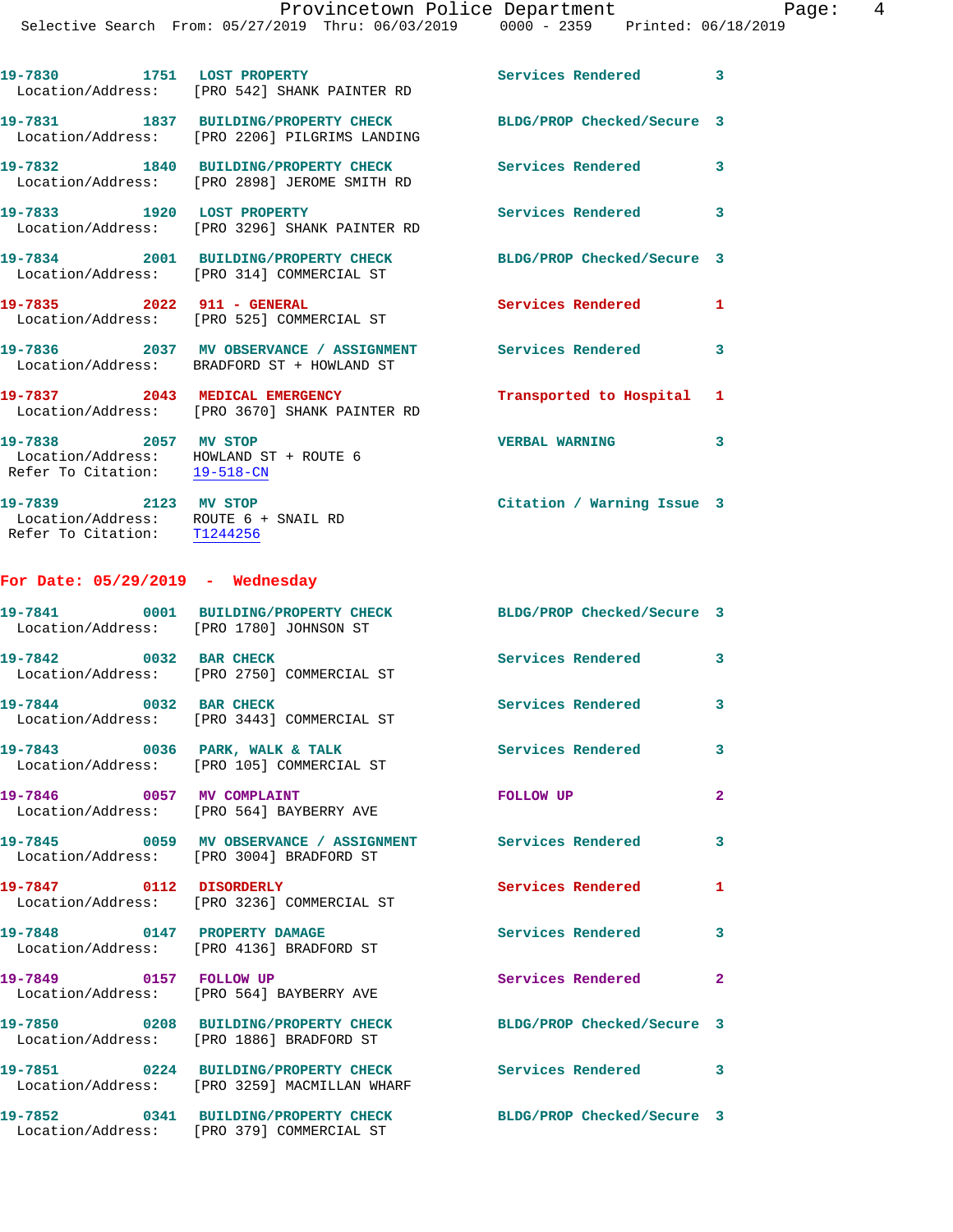|  |                                          |  | FIOVINCECOWN FOIICE DEPAICMENT |             |                     |
|--|------------------------------------------|--|--------------------------------|-------------|---------------------|
|  | Search From: 05/27/2019 Thru: 06/03/2019 |  |                                | 0000 - 2359 | Printed: 06/18/2019 |
|  |                                          |  |                                |             |                     |

|                                                                     | 19-7853 0418 BUILDING/PROPERTY CHECK BLDG/PROP Checked/Secure 3<br>Location/Address: [PRO 1989] COMMERCIAL ST |                            |                         |
|---------------------------------------------------------------------|---------------------------------------------------------------------------------------------------------------|----------------------------|-------------------------|
| 19-7854 0501 GENERAL INFO                                           | Location/Address: [PRO 3870] COMMERCIAL ST                                                                    | Services Rendered 3        |                         |
|                                                                     | 19-7855 0602 BUILDING/PROPERTY CHECK<br>Location/Address: [PRO 2540] RACE POINT RD                            | Services Rendered          | 3                       |
|                                                                     | 19-7856 0611 SERVICE CALL - POLICE<br>Location/Address: [PRO 516] RACE POINT RD                               | <b>Services Rendered</b>   | $\overline{\mathbf{3}}$ |
| 19-7857 0729 ANIMAL CALL                                            | Location/Address: [PRO 2984] COMMERCIAL ST                                                                    | Services Rendered          | $\mathbf{2}$            |
| Location/Address: [PRO 569] WINSLOW ST                              | 19-7858 0752 SERVICE CALL - POLICE                                                                            | <b>Services Rendered</b>   | $\overline{\mathbf{3}}$ |
| 19-7859 0916 MV COLLISION<br>Refer To Accident: 19-31-AC            | Location/Address: [PRO 539] SHANK PAINTER RD                                                                  | <b>Services Rendered</b>   | 1                       |
|                                                                     | 19-7860 1155 PROPERTY DAMAGE<br>Location/Address: [PRO 3259] MACMILLAN WHARF                                  | <b>SPOKEN TO</b>           | 3                       |
| 19-7862 1204 ANIMAL CALL                                            | Location/Address: [PRO 1654] NELSON AVE                                                                       | Referred to Other Agency 2 |                         |
|                                                                     | 19-7863 1253 PARKING COMPLAINT<br>Location/Address: [PRO 2577] BRADFORD ST                                    | <b>GONE ON ARRIVAL</b>     | 3                       |
| Location/Address: [PRO 606] CONWELL ST                              | 19-7864 1350 ASSIST DEPARTMENT / MUTUAL AID Services Rendered 3                                               |                            |                         |
| 19-7865 1419 PARKING COMPLAINT<br>Location/Address: ALLERTON ST     |                                                                                                               | <b>Services Rendered</b>   | $\mathbf{3}$            |
| 19-7866 1437 LOST PROPERTY<br>Location/Address: [PRO 881] CONANT ST |                                                                                                               | <b>Services Rendered</b>   | 3                       |
| Location/Address: [PRO 569] WINSLOW ST                              | 19-7867 1452 SERVICE CALL - POLICE                                                                            | Services Rendered 3        |                         |
| 19-7868 1525 MV STOP                                                | Location/Address: [PRO 2577] BRADFORD ST<br>Refer To Citation: $\frac{19-519-CN}{29-519-CN}$                  | <b>VERBAL WARNING</b>      |                         |
|                                                                     | 19-7870 1541 PARKING COMPLAINT<br>Location/Address: [PRO 819] COMMERCIAL ST                                   | Citation / Warning Issue 3 |                         |
| 19-7871 1549 PARKING COMPLAINT<br>Location/Address: STANDISH ST     |                                                                                                               | Citation / Warning Issue 3 |                         |
| 19-7877 1733 MV COLLISION<br>Location/Address: CARVER ST            |                                                                                                               | Could Not Locate           | 1                       |
| 19-7881 1850 ASSIST CITIZEN                                         | Location/Address: [PRO 542] SHANK PAINTER RD                                                                  | Services Rendered          | 3                       |
|                                                                     | 19-7882 1924 BUILDING/PROPERTY CHECK<br>Location/Address: [PRO 447] JEROME SMITH RD                           | BLDG/PROP Checked/Secure 3 |                         |
| 19-7884 2048 NOISE COMPLAINT                                        | Location/Address: BRADFORD ST + HOWLAND ST                                                                    | SPOKEN TO                  | 3                       |

Refer To Citation: 19-521-CN

**19-7885 2103 MV STOP VERBAL WARNING 3**  Location/Address: [PRO 3296] SHANK PAINTER RD

**19-7886 2126 LOST PROPERTY SPOKEN TO 3**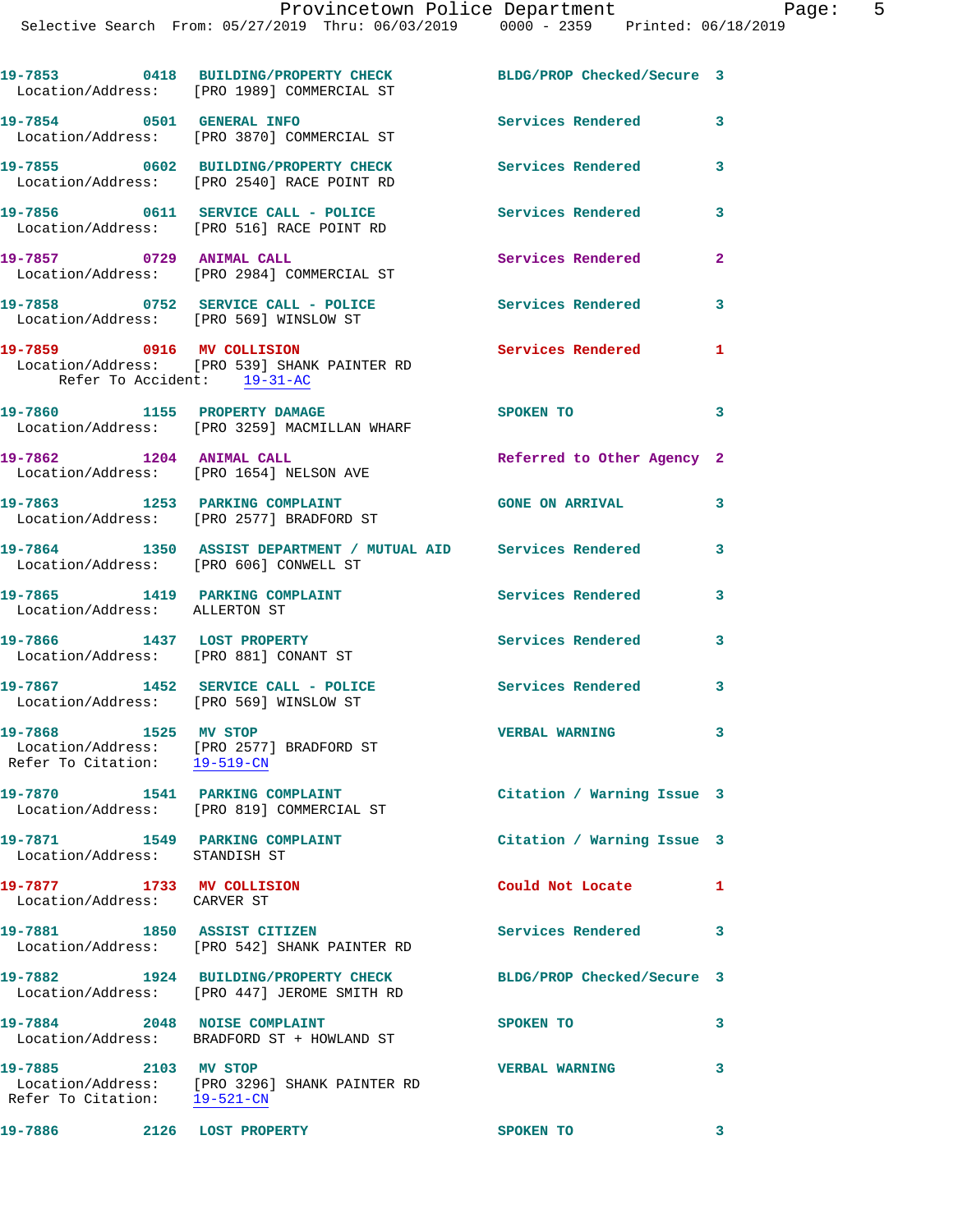|                                        | Provincetown Police Department Page: 6<br>Selective Search From: 05/27/2019 Thru: 06/03/2019   0000 - 2359   Printed: 06/18/2019 |                              |              |
|----------------------------------------|----------------------------------------------------------------------------------------------------------------------------------|------------------------------|--------------|
|                                        | Location/Address: [PRO 2490] PROVINCELANDS RD                                                                                    |                              |              |
|                                        | 19-7887 2259 NOISE COMPLAINT<br>Location/Address: [PRO 1326] COMMERCIAL ST                                                       | SPOKEN TO                    | $\mathbf{3}$ |
|                                        | 19-7888 2310 BUILDING/PROPERTY CHECK Services Rendered 3<br>Location/Address: [PRO 3151] COMMERCIAL ST                           |                              |              |
|                                        | 19-7889 2343 PARK, WALK & TALK CONNECT Services Rendered 3<br>Location/Address: [PRO 105] COMMERCIAL ST                          |                              |              |
|                                        | 19-7890 2353 BUILDING/PROPERTY CHECK BLDG/PROP Checked/Secure 3<br>Location/Address: [PRO 2483] COMMERCIAL ST                    |                              |              |
| For Date: $05/30/2019$ - Thursday      |                                                                                                                                  |                              |              |
|                                        | 19-7891 0046 MV OBSERVANCE / ASSIGNMENT Services Rendered 3<br>Location/Address: [PRO 2489] BRADFORD ST                          |                              |              |
|                                        | 19-7892 0100 MV OBSERVANCE / ASSIGNMENT Services Rendered<br>Location/Address: [PRO 2494] BRADFORD ST                            |                              | 3            |
|                                        | 19-7893 0111 MV OBSERVANCE / ASSIGNMENT Services Rendered<br>Location/Address: [PRO 2489] BRADFORD ST                            |                              | 3            |
| Location/Address: [PRO 2521] ROUTE 6   | 19-7894 0112 MV OBSERVANCE / ASSIGNMENT Services Rendered 3                                                                      |                              |              |
|                                        | 19-7895 0130 ALARM - FIRE<br>Location/Address: [PRO 539] SHANK PAINTER RD                                                        | False Alarm <b>Example 2</b> | $\mathbf{1}$ |
|                                        | 19-7896 0140 ASSIST CITIZEN<br>Location/Address: [PRO 3727] COMMERCIAL ST                                                        | <b>Services Rendered</b>     | 3            |
|                                        | 19-7897 0221 BUILDING/PROPERTY CHECK Services Rendered 3<br>Location/Address: [PRO 3259] MACMILLAN WHARF                         |                              |              |
|                                        | 19-7898 0251 BUILDING/PROPERTY CHECK BLD/PROP CHECKED UNSECUR 3<br>Location/Address: [PRO 3430] COMMERCIAL ST                    |                              |              |
|                                        | 19-7899 0307 BUILDING/PROPERTY CHECK<br>Location/Address: [PRO 1778] SHANK PAINTER RD                                            | BLDG/PROP Checked/Secure 3   |              |
|                                        | 19-7900 0310 BUILDING/PROPERTY CHECK BLDG/PROP Checked/Secure 3<br>Location/Address: [PRO 545] SHANK PAINTER RD                  |                              |              |
| Location/Address: [PRO 569] WINSLOW ST | 19-7901 0358 BUILDING/PROPERTY CHECK BLDG/PROP Checked/Secure 3                                                                  |                              |              |
|                                        | 19-7902 0452 PARK, WALK & TALK<br>Location/Address: [PRO 447] JEROME SMITH RD                                                    | Services Rendered 3          |              |
|                                        | 19-7903 0526 MEDICAL EMERGENCY<br>Location/Address: [PRO 1579] KENDALL LN                                                        | Transported to Hospital 1    |              |
|                                        | 19-7904 0614 FLIGHT COVERAGE<br>Location/Address: [PRO 516] RACE POINT RD                                                        | Services Rendered 3          |              |
| 19-7905 0808 ANIMAL CALL               | Location/Address: [PRO 3296] SHANK PAINTER RD                                                                                    | Referred to Other Agency 2   |              |
| 19-7906 0813 AT SCHOOL                 | Location/Address: [PRO 569] WINSLOW ST                                                                                           | Services Rendered 3          |              |
| 19-7907 0813 MV COMPLAINT              | Location/Address: [PRO 3456] RYDER ST EXT                                                                                        | <b>Services Rendered</b> 2   |              |
|                                        | 19-7908 1004 ALARM - GENERAL<br>Location/Address: [PRO 796] COMMERCIAL ST                                                        | Services Rendered 1          |              |
|                                        |                                                                                                                                  |                              |              |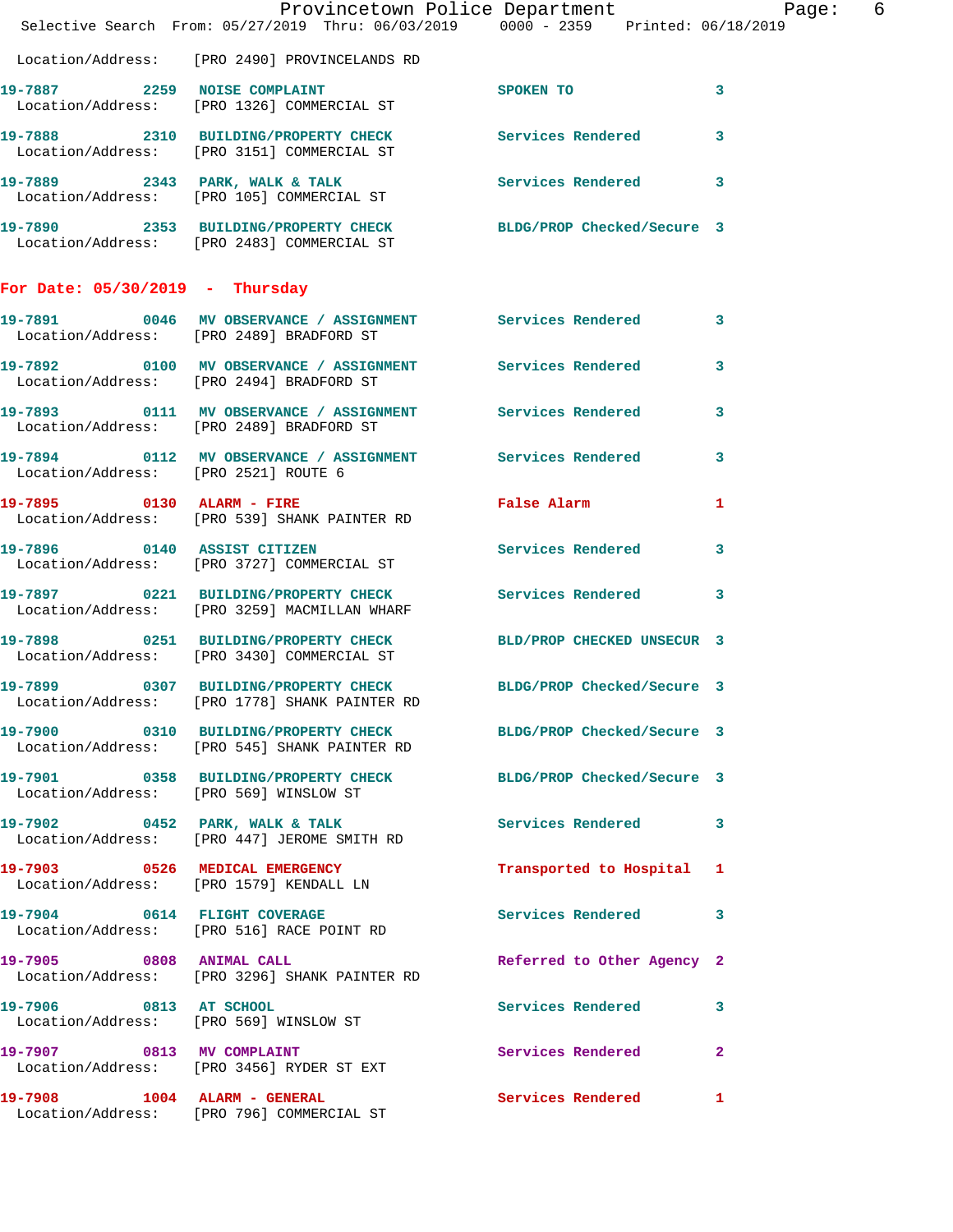|                                                                                              | Provincetown Police Department Page: 7<br>Selective Search From: 05/27/2019 Thru: 06/03/2019   0000 - 2359   Printed: 06/18/2019 |                            |              |
|----------------------------------------------------------------------------------------------|----------------------------------------------------------------------------------------------------------------------------------|----------------------------|--------------|
|                                                                                              | 19-7909 1050 MV COMPLAINT COME ON ARRIVAL<br>Location/Address: [PRO 2494] BRADFORD ST                                            |                            |              |
|                                                                                              | 19-7910 1134 MV COMPLAINT<br>Location/Address: HARRY KEMP WAY + CONWELL ST                                                       | Services Rendered 2        |              |
|                                                                                              | 19-7911 1136 SERVE SUMMONS<br>Location/Address: [PRO 183] COMMERCIAL ST                                                          | Could Not Locate 3         | 1            |
| Refer To Accident: 19-32-AC                                                                  | 19-7912 1146 MV COLLISION Services Rendered 1<br>Location/Address: [PRO 175] COMMERCIAL ST                                       |                            |              |
|                                                                                              | 19-7913 1158 911 - GENERAL<br>Location/Address: [PRO 3721] MAYFLOWER ST                                                          | Services Rendered 1        |              |
|                                                                                              | 19-7914 1213 MEDICAL EMERGENCY Transported to Hospital 1<br>Location/Address: [PRO 440] HARRY KEMP WAY                           |                            |              |
|                                                                                              | 19-7915 1239 DISTURBANCE - FIGHT / ARGUMENT Services Rendered 1<br>Location/Address: [PRO 3296] SHANK PAINTER RD                 |                            |              |
|                                                                                              | 19-7918 1405 MEDICAL EMERGENCY Services Rendered 1<br>Location/Address: [PRO 185] COMMERCIAL ST                                  |                            |              |
|                                                                                              | 19-7919 1417 LOST KEYS<br>Location/Address: [PRO 3259] MACMILLAN WHARF                                                           | Services Rendered 3        |              |
|                                                                                              | 19-7920 1427 MV HIT & RUN<br>Location/Address: PEARL ST + BRADFORD ST                                                            | Services Rendered          | $\mathbf{2}$ |
|                                                                                              | 19-7921 1459 ASSIST CITIZEN SPOKEN TO<br>Location/Address: [PRO 542] SHANK PAINTER RD                                            |                            | 3            |
|                                                                                              | 19-7922 1503 SERVICE CALL - POLICE 3 Services Rendered 3<br>Location/Address: [PRO 569] WINSLOW ST                               |                            |              |
|                                                                                              | 19-7923 1522 PARK, WALK & TALK (Services Rendered Location: [PRO 3431] LOPES SQUARE                                              |                            | $\mathbf{3}$ |
|                                                                                              | 19-7925 1605 ALARM - FIRE<br>Location/Address: [PRO 539] SHANK PAINTER RD                                                        | False Alarm                | 1            |
|                                                                                              | 19-7924 1608 BUILDING/PROPERTY CHECK BLDG/PROP Checked/Secure 3<br>Location/Address: [PRO 2483] COMMERCIAL ST                    |                            |              |
| Location/Address: [PRO 81] CENTER ST                                                         | 19-7926 1629 PARKING COMPLAINT                                                                                                   | SPOKEN TO                  | 3            |
|                                                                                              | 19-7927 1656 BUILDING/PROPERTY CHECK Services Rendered<br>Location/Address: [PRO 3259] MACMILLAN WHARF                           |                            | 3            |
|                                                                                              | 19-7928 1708 MV OBSERVANCE / ASSIGNMENT Services Rendered<br>Location/Address: SHANK PAINTER RD + PROVINCE RD                    |                            | 3            |
|                                                                                              | 19-7929 1712 MV OBSERVANCE / ASSIGNMENT Services Rendered<br>Location/Address: BRADFORD ST + PEARL ST                            |                            | 3            |
| Location/Address: ROUTE 6 + SNAIL RD                                                         | 19-7931 1740 ASSIST DEPARTMENT / MUTUAL AID Services Rendered                                                                    |                            | 3            |
| 19-7932 1748 MV STOP<br>Refer To Citation: T1244616                                          | Location/Address: ROUTE 6 + CONWELL ST                                                                                           | Citation / Warning Issue 3 |              |
| 19-7933 1807 MV STOP<br>Location/Address: ROUTE 6 + SNAIL RD<br>Refer To Citation: 19-523-CN |                                                                                                                                  | <b>VERBAL WARNING</b>      | 3            |
| 19-7934 1954 MV STOP<br>Location/Address: ROUTE 6                                            |                                                                                                                                  | <b>VERBAL WARNING</b>      | 3            |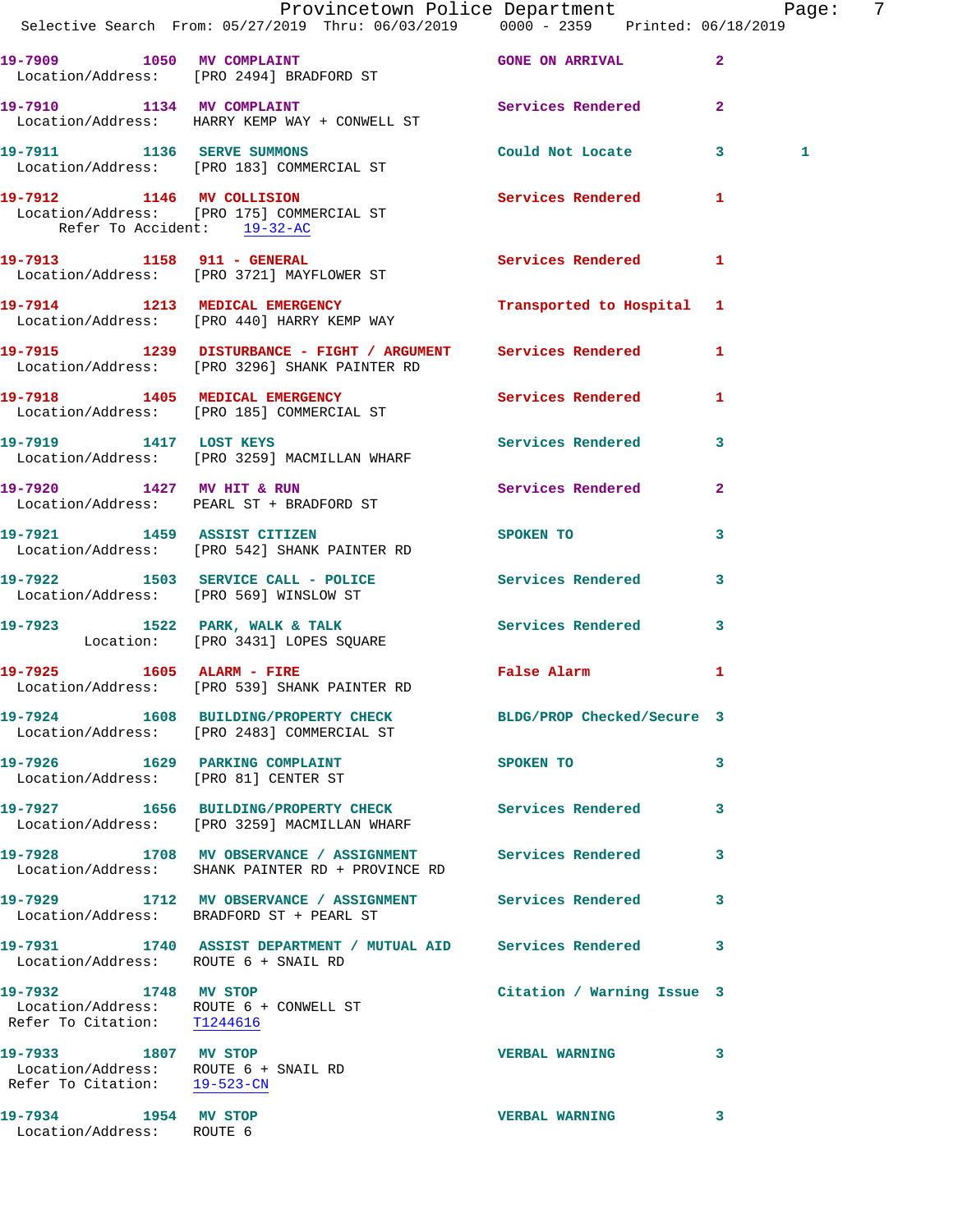|  | Provincetown Police Department                     |                                 | - 8<br>Page: |
|--|----------------------------------------------------|---------------------------------|--------------|
|  | Selective Search From: 05/27/2019 Thru: 06/03/2019 | 0000 - 2359 Printed: 06/18/2019 |              |

| Refer To Citation: 19-524-CN                                                                   |                                                                                                       |                            |                |
|------------------------------------------------------------------------------------------------|-------------------------------------------------------------------------------------------------------|----------------------------|----------------|
| 19-7935 2002 MV STOP<br>Location/Address: ROUTE 6<br>Refer To Citation: 19-525-CN              |                                                                                                       | <b>VERBAL WARNING</b>      | 3              |
| 19-7937 2019 MV STOP<br>Location/Address: ROUTE 6 + CONWELL ST<br>Refer To Citation: 19-526-CN |                                                                                                       | <b>VERBAL WARNING</b>      | 3              |
| 19-7938 2035 MV STOP<br>Location/Address: ROUTE 6<br>Refer To Citation: 19-527-CN              |                                                                                                       | <b>VERBAL WARNING</b>      | 3              |
|                                                                                                | 19-7939 2046 BUILDING/PROPERTY CHECK<br>Location/Address: [PRO 2490] PROVINCELANDS RD                 | <b>Services Rendered</b>   | 3              |
|                                                                                                | 19-7940 2107 BUILDING/PROPERTY CHECK<br>Location/Address: [PRO 2540] RACE POINT RD                    | Services Rendered          | 3              |
| 19-7941 2118 MV STOP<br>Refer To Citation: 19-528-CN                                           | Location/Address: [PRO 2577] BRADFORD ST                                                              | <b>VERBAL WARNING</b>      | 3              |
|                                                                                                | 19-7942 2218 BUILDING/PROPERTY CHECK<br>Location/Address: [PRO 526] RYDER ST EXT                      | <b>Services Rendered</b>   | 3              |
|                                                                                                | 19-7943 2218 BUILDING/PROPERTY CHECK<br>Location/Address: [PRO 433] RYDER ST EXT                      | Services Rendered          | 3              |
|                                                                                                | 19-7944 2311 GENERAL INFO<br>Location/Address: [PRO 542] SHANK PAINTER RD                             | Services Rendered          | 3              |
| $19-7945$ 2325 PARK, WALK & TALK                                                               | Location/Address: [PRO 3259] MACMILLAN WHARF                                                          | <b>Services Rendered</b>   | 3              |
| For Date: 05/31/2019 - Friday                                                                  |                                                                                                       |                            |                |
| 19-7947 0019 BAR CHECK                                                                         | Location/Address: [PRO 3443] COMMERCIAL ST                                                            | Services Rendered          | 3              |
|                                                                                                | 19-7946 0021 PARK, WALK & TALK<br>Location/Address: [PRO 105] COMMERCIAL ST                           | Services Rendered          | 3              |
|                                                                                                | 19-7948 0038 MV OBSERVANCE / ASSIGNMENT<br>Location/Address: [PRO 2489] BRADFORD ST                   | <b>Services Rendered</b>   |                |
|                                                                                                | 19-7949 0040 MV OBSERVANCE / ASSIGNMENT Services Rendered<br>Location/Address: [PRO 2494] BRADFORD ST |                            | 3              |
|                                                                                                | 19-7950 0054 BUILDING/PROPERTY CHECK<br>Location/Address: [PRO 75] CAPTAIN BERTIES WAY                | <b>Services Rendered</b>   | 3              |
| 19-7951 0106 HAZARDS                                                                           | Location/Address: [PRO 3259] MACMILLAN WHARF                                                          | Services Rendered          | $\overline{a}$ |
|                                                                                                | 19-7952 0144 MV OBSERVANCE / ASSIGNMENT Services Rendered<br>Location/Address: BRADFORD ST + RYDER ST |                            | 3              |
|                                                                                                | 19-7953 0150 BUILDING/PROPERTY CHECK<br>Location/Address: [PRO 2483] COMMERCIAL ST                    | BLDG/PROP Checked/Secure 3 |                |
|                                                                                                | 19-7954 0153 BUILDING/PROPERTY CHECK Services Rendered<br>Location/Address: [PRO 3430] COMMERCIAL ST  |                            | 3              |
| 19-7955 0201 MV STOP<br>Location/Address: CONWELL ST<br>Refer To Citation: 19-529-CN           |                                                                                                       | <b>VERBAL WARNING</b>      | 3              |

**19-7956 0227 MV OBSERVANCE / ASSIGNMENT Services Rendered 3**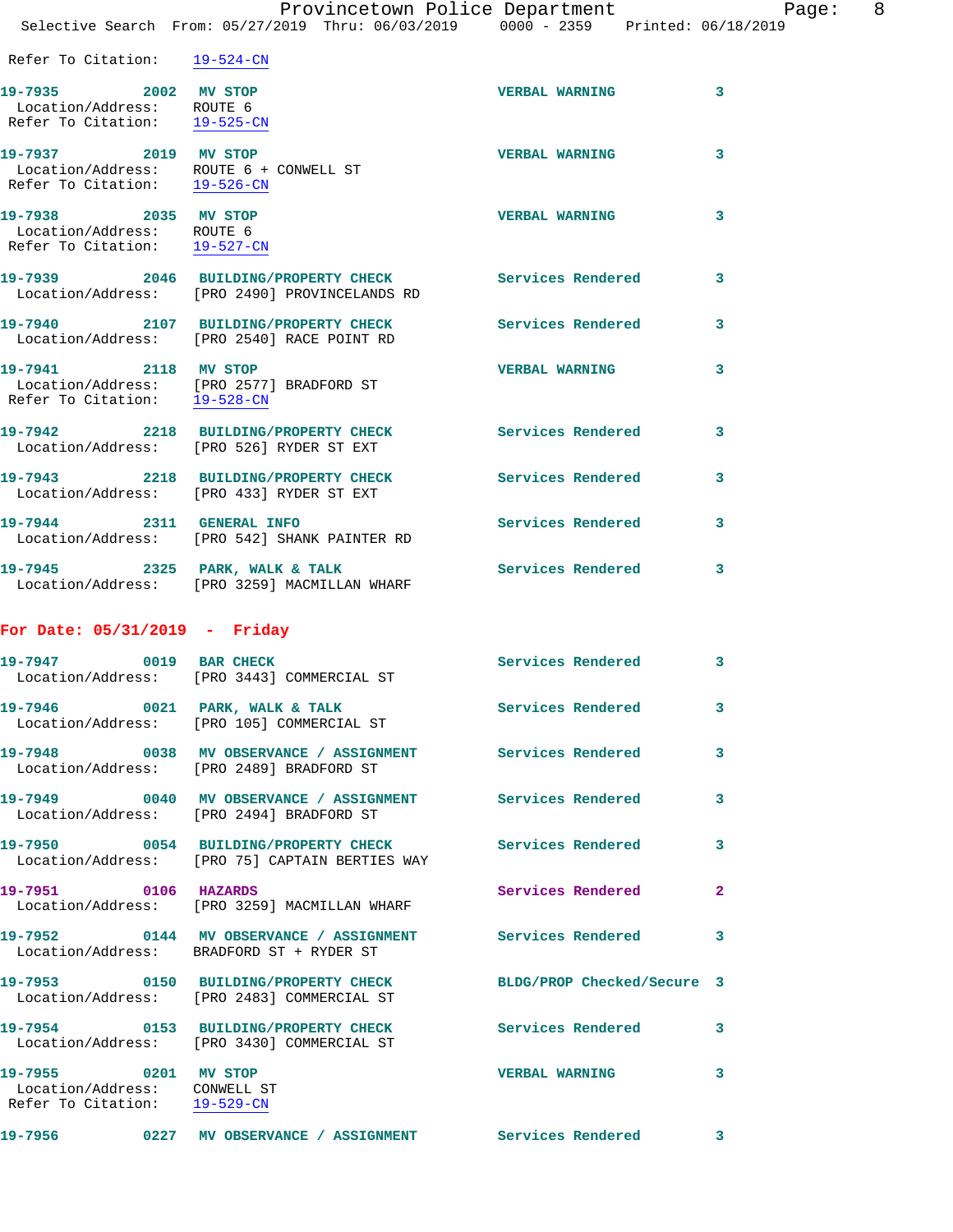|                                      | Provincetown Police Department Page: 9<br>Selective Search From: 05/27/2019 Thru: 06/03/2019   0000 - 2359   Printed: 06/18/2019 |                            |              |
|--------------------------------------|----------------------------------------------------------------------------------------------------------------------------------|----------------------------|--------------|
| Location/Address: SNAIL RD + ROUTE 6 |                                                                                                                                  |                            |              |
|                                      | 19-7957 0411 ALARM - GENERAL<br>Location/Address: [PRO 517] RACE POINT RD                                                        | BLDG/PROP Checked/Secure 1 |              |
|                                      | 19-7958 0438 BUILDING/PROPERTY CHECK BLDG/PROP Checked/Secure 3<br>Location/Address: [PRO 2490] PROVINCELANDS RD                 |                            |              |
| Location/Address: [PRO 3672] ROUTE 6 | 19-7959 0503 MV OBSERVANCE / ASSIGNMENT Services Rendered 3                                                                      |                            |              |
|                                      | 19-7960 0506 MV OBSERVANCE / ASSIGNMENT Services Rendered 3<br>Location/Address: [PRO 2489] BRADFORD ST                          |                            |              |
|                                      | 19-7961 0533 MV OBSERVANCE / ASSIGNMENT Services Rendered 3<br>  Location/Address: SHANK PAINTER RD + JEROME SMITH RD            |                            |              |
|                                      | 19-7962 0554 PARK, WALK & TALK<br>Location: [PRO 3431] LOPES SQUARE                                                              | Services Rendered 3        |              |
|                                      | 19-7963 0604 SERVICE CALL - POLICE 3 Services Rendered<br>Location/Address: [PRO 516] RACE POINT RD                              |                            | 3            |
|                                      | 19-7964 0757 PARK, WALK & TALK 1997 Services Rendered 3<br>Location/Address: [PRO 2623] COMMERCIAL ST                            |                            |              |
|                                      | 19-7965 0814 AT SCHOOL<br>Location/Address: [PRO 569] WINSLOW ST                                                                 | Services Rendered          | 3            |
|                                      | 19-7966 0852 PROPERTY DAMAGE<br>Location/Address: [PRO 165] COMMERCIAL ST                                                        | Services Rendered 3        |              |
|                                      | 19-7967 0934 911 - GENERAL<br>Location/Address: [PRO 4136] BRADFORD ST                                                           | <b>Services Rendered</b>   | 1            |
|                                      | 19-7968 1002 MV COMPLAINT<br>Location/Address: ALDEN ST + BRADFORD ST                                                            | Services Rendered 2        |              |
| Location/Address: [PRO 3672] ROUTE 6 | 19-7969 1012 MV OBSERVANCE / ASSIGNMENT Services Rendered                                                                        |                            | 3            |
| 19-7970 1018 MV STOP                 | Location/Address: [PRO 2513] ROUTE 6<br>Refer To Citation: T1244240                                                              | Citation / Warning Issue 3 |              |
| Location/Address: [PRO 3287] ROUTE 6 | 19-7971 1111 BUILDING/PROPERTY CHECK BLDG/PROP Checked/Secure 3                                                                  |                            |              |
|                                      | 19-7972 1148 SERVE PROTECTION ORDER<br>Location/Address: [PRO 606] CONWELL ST                                                    | Could Not Locate           | $\mathbf{2}$ |
|                                      | 19-7974 1155 ASSIST DEPARTMENT / MUTUAL AID Services Rendered<br>Location/Address: [PRO 2142] COMMERCIAL ST                      |                            | 3            |
| 19-7975 1207 HAZARDS                 | Location/Address: [PRO 3670] SHANK PAINTER RD                                                                                    | Services Rendered          | $\mathbf{2}$ |
|                                      | 19-7976 1306 LOCKBOX SERVICE<br>Location/Address: [PRO 3801] COMMERCIAL ST                                                       | <b>Services Rendered</b>   | 3            |
|                                      | 19-7977 1307 PARK, WALK & TALK<br>Location/Address: [PRO 2645] SHANK PAINTER RD                                                  | BLDG/PROP Checked/Secure 3 |              |
|                                      | 19-7978 1327 PARK, WALK & TALK Services Rendered<br>Location/Address: [PRO 3296] SHANK PAINTER RD                                |                            | 3            |
| 19-7979 1330 MV COMPLAINT            | Location/Address: [PRO 2645] SHANK PAINTER RD                                                                                    | <b>Services Rendered</b>   | $\mathbf{2}$ |
|                                      | 19-7982 1508 SHOPLIFTING<br>Location/Address: [PRO 2539] RYDER ST EXT                                                            | Services Rendered          | 3            |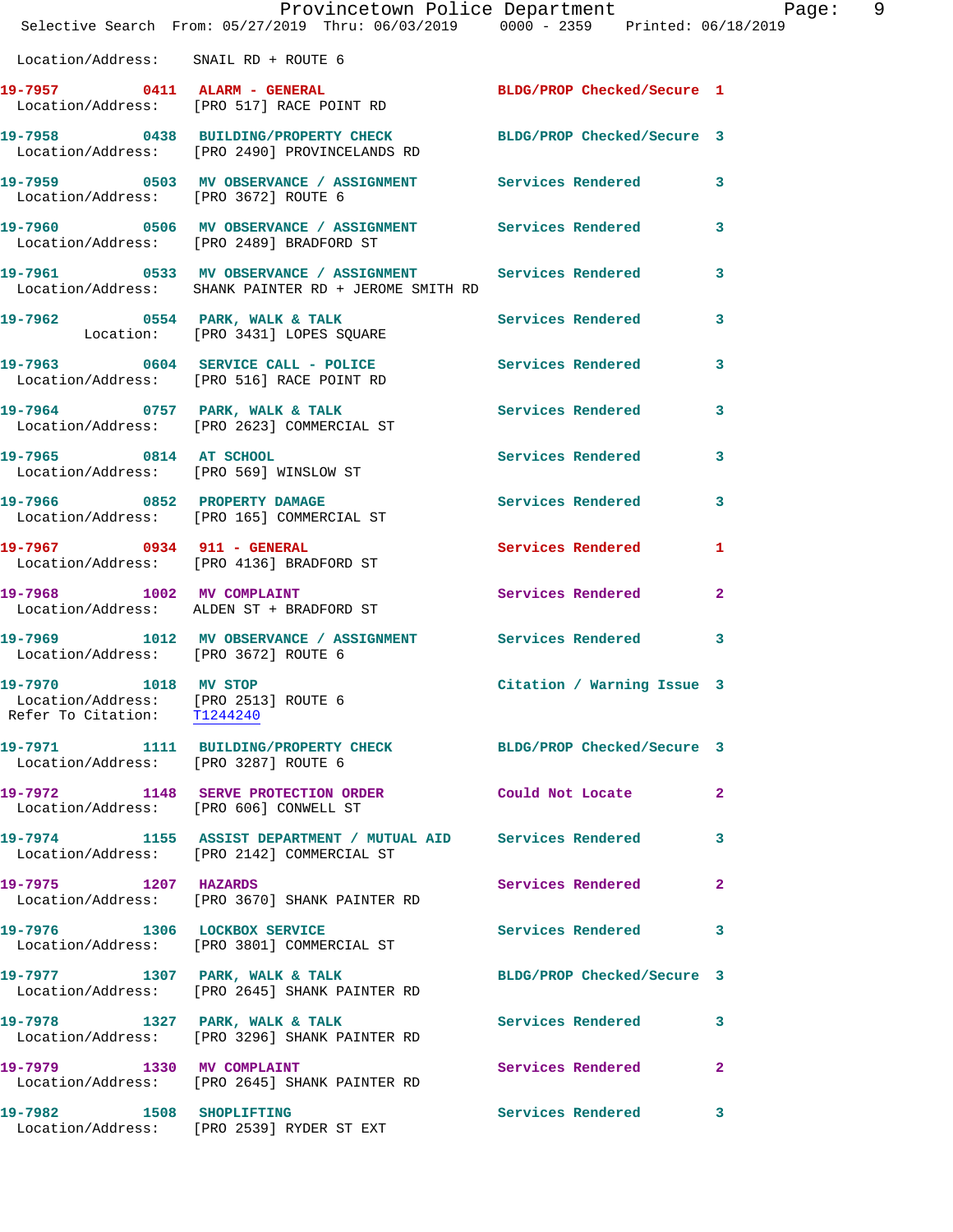| 19-7983 1510 MV STOP<br>Location/Address: PRINCE ST<br>Refer To Citation: 19-530-CN                 |                                                                                              | <b>VERBAL WARNING</b>              | $\overline{\mathbf{3}}$ |
|-----------------------------------------------------------------------------------------------------|----------------------------------------------------------------------------------------------|------------------------------------|-------------------------|
| 19-7984 1524 MV STOP                                                                                | Location/Address: [PRO 2577] BRADFORD ST<br>Refer To Citation: $\frac{19-531-CN}{29-531-CN}$ | <b>VERBAL WARNING</b>              | 3                       |
| Location/Address: [PRO 606] CONWELL ST                                                              | 19-7985 1538 SERVE PROTECTION ORDER                                                          | <b>GONE ON ARRIVAL</b><br>$\sim$ 2 |                         |
| 19-7987 1543 MV STOP<br>Location/Address: RYDER ST<br>Refer To Citation: R8381442                   |                                                                                              | Citation / Warning Issue 3         |                         |
|                                                                                                     | 19-7989 1607 SERVICE CALL - POLICE<br>Location/Address: [PRO 488] MAYFLOWER ST               | Services Rendered 3                |                         |
|                                                                                                     | 19-7990 1625 SERVICE CALL - POLICE<br>Location/Address: [PRO 542] SHANK PAINTER RD           | SPOKEN TO                          | 3                       |
| 19-7991 1637 HAZARDS                                                                                | Location/Address: STANDISH AVE + STANDISH ST                                                 | Referred to Other Agency 2         |                         |
|                                                                                                     | 19-7993 1700 PARKING COMPLAINT<br>Location/Address: BRADFORD ST + WINSLOW ST                 | SPOKEN TO                          | 3                       |
|                                                                                                     | 19-7992 1705 PARK, WALK & TALK<br>Location/Address: [PRO 105] COMMERCIAL ST                  | <b>Services Rendered</b>           | 3                       |
| Location/Address: RYDER ST EXT                                                                      | 19-7994 1706 PARKING COMPLAINT                                                               | SPOKEN TO                          | 3                       |
|                                                                                                     |                                                                                              |                                    | 1                       |
| 19-7998 1907 ESCORT / TRANSPORT<br>Location/Address: [OT] SHERIFF'S PL<br>Refer To Arrest: 19-74-AR |                                                                                              | Transferred Custody 3              |                         |
| 19-8000 1927 MV STOP<br>Location/Address: [PRO 37] BRADFORD ST                                      |                                                                                              | <b>SPOKEN TO</b>                   | 3                       |
| 19-8001 1930 PARKING COMPLAINT                                                                      | Location/Address: [PRO 2136] COMMERCIAL ST                                                   | <b>SPOKEN TO</b>                   | 3                       |
|                                                                                                     | 19-8002 1940 MEDICAL EMERGENCY<br>Location/Address: [PRO 1238] MILLER HILL RD                | Transported to Hospital 1          |                         |
| 19-8003 2000 LOST PROPERTY                                                                          | Location/Address: [PRO 357] COMMERCIAL ST                                                    | SPOKEN TO                          | 3                       |
| Location/Address: COMMERCIAL ST                                                                     | 19-8005 2057 BUILDING/PROPERTY CHECK BLDG/PROP Checked/Secure 3                              |                                    |                         |
| 19-8006 2130 MV COMPLAINT<br>Location/Address: PRINCE ST                                            |                                                                                              | <b>Services Rendered</b>           | $\mathbf{2}$            |
|                                                                                                     | 19-8007 2159 PARKING COMPLAINT<br>Location/Address: RACE POINT RD + NELSON AVE               | SPOKEN TO                          | 3                       |
| 19-8008 2201 LOST PROPERTY<br>Location/Address: ROUTE 6 + SNAIL RD                                  |                                                                                              | SPOKEN TO                          | 3                       |
|                                                                                                     | 19-8009 2231 BUILDING/PROPERTY CHECK<br>Location/Address: [PRO 519] RACE POINT RD            | BLDG/PROP Checked/Secure 3         |                         |
|                                                                                                     | 19-8010 2308 PARK, WALK & TALK<br>Location/Address: [PRO 3870] COMMERCIAL ST                 | Services Rendered 3                |                         |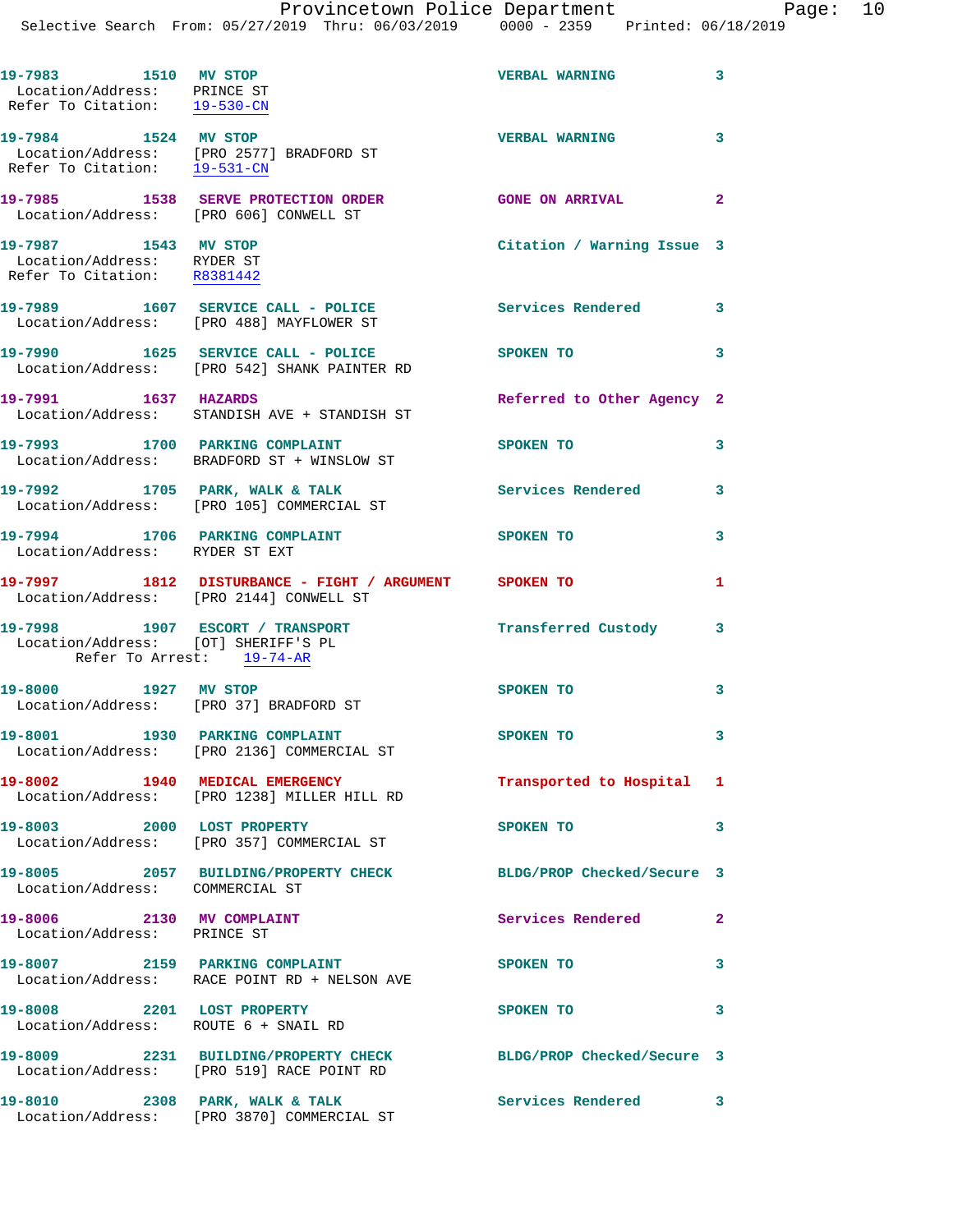|                                                                     | Provincetown Police Department<br>Selective Search From: 05/27/2019 Thru: 06/03/2019   0000 - 2359   Printed: 06/18/2019 |                            | Page: 11     |  |
|---------------------------------------------------------------------|--------------------------------------------------------------------------------------------------------------------------|----------------------------|--------------|--|
|                                                                     |                                                                                                                          |                            |              |  |
|                                                                     | 19-8012 2338 MV OBSERVANCE / ASSIGNMENT Services Rendered 3<br>Location/Address: BRADFORD ST + HOWLAND ST                |                            |              |  |
| 19-8013 2339 BAR CHECK                                              | Location/Address: [PRO 3443] COMMERCIAL ST                                                                               | Services Rendered 3        |              |  |
| For Date: $06/01/2019$ - Saturday                                   |                                                                                                                          |                            |              |  |
|                                                                     | 19-8014 0001 BUILDING/PROPERTY CHECK Services Rendered 3<br>Location/Address: [PRO 433] RYDER ST EXT                     |                            |              |  |
|                                                                     | 19-8015 0048 ASSIST CITIZEN<br>Location/Address: [PRO 526] RYDER ST EXT                                                  | Services Rendered 3        |              |  |
|                                                                     | 19-8016 0055 PARK, WALK & TALK<br>Location/Address: [PRO 105] COMMERCIAL ST                                              | <b>Services Rendered</b>   | 3            |  |
| Location/Address: [PRO 94] BRADFORD ST                              | 19-8017 60055 MV OBSERVANCE / ASSIGNMENT Services Rendered                                                               |                            | $\mathbf{3}$ |  |
|                                                                     | 19-8018 0100 GENERAL INFO<br>Location/Address: [PRO 526] RYDER ST EXT                                                    | Services Rendered          | $\mathbf{3}$ |  |
| Location/Address: COMMERCIAL ST                                     | 19-8019 0109 PARK, WALK & TALK CONNECT Services Rendered 3                                                               |                            |              |  |
|                                                                     | 19-8020 0205 BUILDING/PROPERTY CHECK Services Rendered<br>Location/Address: [PRO 526] RYDER ST EXT                       |                            | 3            |  |
|                                                                     | 19-8021 0223 MV OBSERVANCE / ASSIGNMENT Services Rendered 3<br>Location/Address: BRADFORD ST + RYDER ST                  |                            |              |  |
|                                                                     | 19-8022 0234 MV STOP<br>Location/Address: BRADFORD ST + PLEASANT ST<br>Refer To Citation: $\frac{19-532-CN}{19-532-CN}$  | Citation / Warning Issue 3 |              |  |
| 19-8023 0241 MV STOP<br>Refer To Citation: 19-533-CN                | Location/Address: SHANK PAINTER RD + BROWNE ST                                                                           | <b>VERBAL WARNING</b>      | 3            |  |
|                                                                     | 19-8024 0259 BUILDING/PROPERTY CHECK BLDG/PROP Checked/Secure 3<br>Location/Address: [PRO 488] MAYFLOWER ST              |                            |              |  |
|                                                                     | 19-8025 0337 BUILDING/PROPERTY CHECK BLDG/PROP Checked/Secure 3<br>Location/Address: [PRO 444] HIGH POLE HILL            |                            |              |  |
|                                                                     | 19-8026 0427 BUILDING/PROPERTY CHECK BLDG/PROP Checked/Secure 3<br>Location/Address: [PRO 1989] COMMERCIAL ST            |                            |              |  |
|                                                                     | 19-8027 0440 MV OBSERVANCE / ASSIGNMENT Services Rendered 3<br>Location/Address: [PRO 2489] BRADFORD ST                  |                            |              |  |
| Location/Address: SNAIL RD                                          | 19-8028 6524 MV OBSERVANCE / ASSIGNMENT Services Rendered                                                                |                            | 3            |  |
| Location/Address: [PRO 4048] ROUTE 6                                | 19-8029 0546 MV OBSERVANCE / ASSIGNMENT Services Rendered                                                                |                            | $\mathbf{3}$ |  |
|                                                                     | 19-8030 0602 SERVICE CALL - POLICE<br>Location/Address: [PRO 516] RACE POINT RD                                          | Services Rendered 3        |              |  |
| 19-8032 0727 MV STOP<br>Refer To Citation: 19-534-CN                | Location/Address: [PRO 2564] COMMERCIAL ST                                                                               | <b>VERBAL WARNING</b>      | 3            |  |
|                                                                     | 19-8033 0729 PARKING COMPLAINT<br>Location/Address: [PRO 3456] RYDER ST EXT                                              | Citation / Warning Issue 3 |              |  |
| 19-8031 0730 LOST PROPERTY<br>Location/Address: [TRU 542] PARKER DR |                                                                                                                          | Services Rendered 3        |              |  |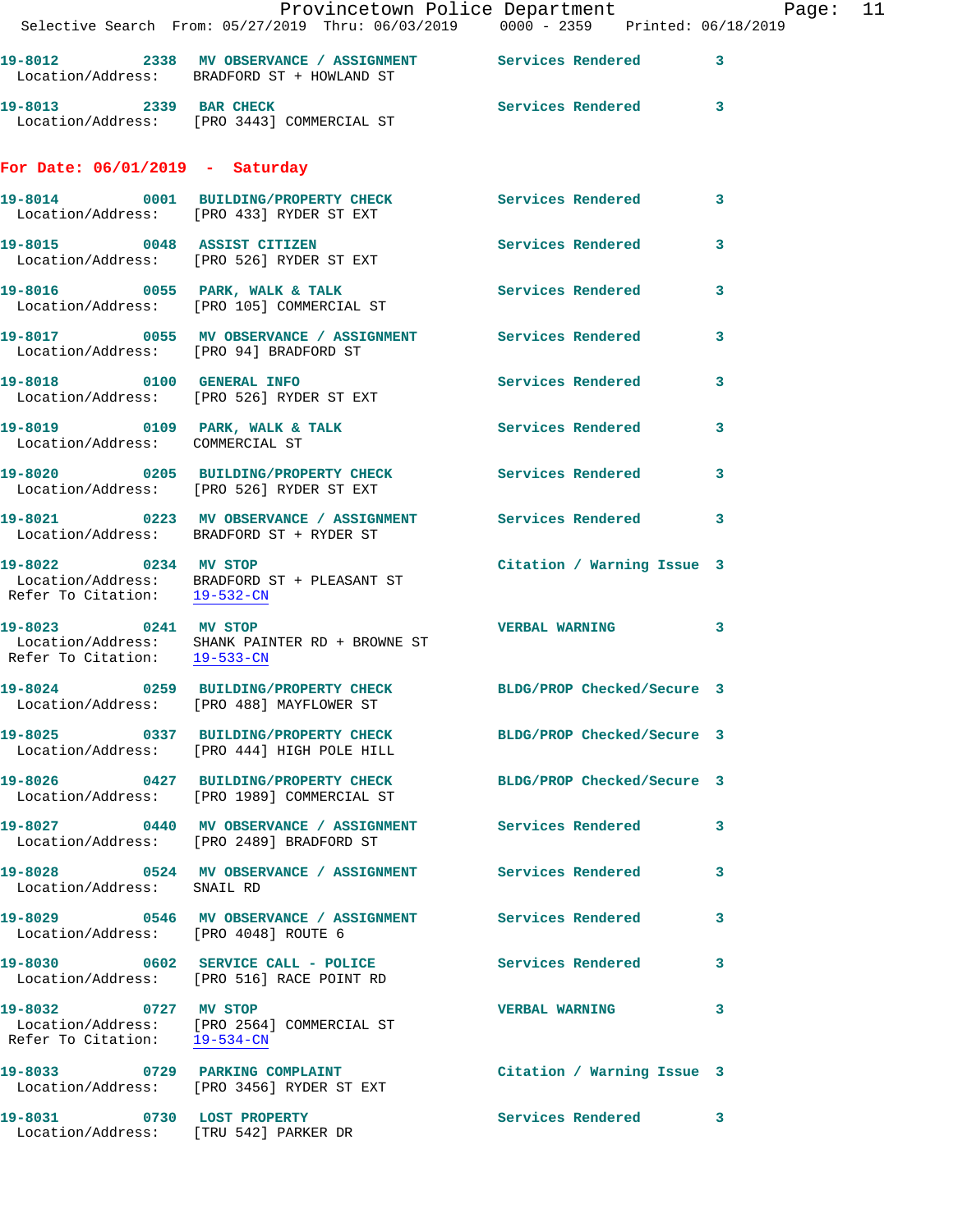|                                                                     | 19-8034 0740 PARKING COMPLAINT<br>Location/Address: [PRO 3588] COMMERCIAL ST          | Vehicle Towed              | $\overline{\mathbf{3}}$ |
|---------------------------------------------------------------------|---------------------------------------------------------------------------------------|----------------------------|-------------------------|
| 19-8035 0751 MEDICAL EMERGENCY<br>Location/Address: COMMERCIAL ST   |                                                                                       | Transported to Hospital 1  |                         |
|                                                                     | 19-8036 0807 GENERAL INFO<br>Location/Address: [PRO 542] SHANK PAINTER RD             | Services Rendered 3        |                         |
| Location/Address: [PRO 3287] ROUTE 6                                | 19-8037 0920 BUILDING/PROPERTY CHECK                                                  | BLDG/PROP Checked/Secure 3 |                         |
| Location/Address: COMMERCIAL ST                                     | 19-8039 1036 SERVICE CALL - POLICE                                                    | SPOKEN TO                  | 3                       |
| Location/Address: [PRO 3672] ROUTE 6                                | 19-8038 1041 MV OBSERVANCE / ASSIGNMENT Services Rendered 3                           |                            |                         |
| 19-8041 1108 ANIMAL CALL                                            | Location/Address: [PRO 2647] SHANK PAINTER RD                                         | Services Rendered          | $\mathbf{2}$            |
|                                                                     | 19-8045 1216 LARCENY / FORGERY / FRAUD<br>Location/Address: [PRO 2165] COMMERCIAL ST  | Unfounded                  | $\overline{2}$          |
|                                                                     | 19-8046 1223 PARKING COMPLAINT<br>Location/Address: KILEY CT + COMMERCIAL ST          | Citation / Warning Issue 3 |                         |
|                                                                     | 19-8050 1316 SERVICE CALL - POLICE<br>Location/Address: [PRO 3296] SHANK PAINTER RD   | <b>Services Rendered</b>   | 3                       |
| 19-8051 1334 MV COMPLAINT                                           | Location/Address: COMMERCIAL ST + KILEY CT                                            | SPOKEN TO                  | 2                       |
| 19-8052 1337 PARKING COMPLAINT                                      | Location/Address: [PRO 2489] BRADFORD ST                                              | <b>Services Rendered</b>   | 3                       |
| 19-8053 1338 ALARM - FIRE<br>Location/Address: [PRO 484] MASONIC PL |                                                                                       | <b>Services Rendered</b>   | 1                       |
| 19-8054 1339 MV STOP                                                | Location/Address: BRADFORD ST + KENDALL LN<br>Refer To Citation: $\frac{19-536-CN}{}$ | <b>VERBAL WARNING</b>      | 3                       |
| 19-8055 1402 LOST PROPERTY                                          | Location/Address: [PRO 542] SHANK PAINTER RD                                          | Services Rendered 3        |                         |
| 19-8059 1517 FOLLOW UP<br>Location/Address: [PRO 3222] ALDEN ST     |                                                                                       | Could Not Locate           | $\mathbf{2}$            |
| 19-8061 1553 MV HIT & RUN                                           | Location/Address: [PRO 1237] MILLER HILL RD                                           | Investigated               | $\overline{2}$          |
| 19-8062 1601 PARADE<br>Location/Address: JOHNSON ST                 |                                                                                       | Services Rendered          | $\mathbf{2}$            |
| 19-8064 1640 MV COMPLAINT                                           | Location/Address: [PRO 3296] SHANK PAINTER RD                                         | Could Not Locate           | $\mathbf{2}$            |
| 19-8063 1644 FIRE - OTHER                                           | Location/Address: [PRO 204] COMMERCIAL ST                                             | Extinguished               | 1                       |
| 19-8065 1716 ANIMAL CALL                                            | Location/Address: COMMERCIAL ST + CARVER ST                                           | Services Rendered          | $\mathbf{2}$            |
| 19-8068 1940 ALARM - FIRE<br>Location/Address: HOWLAND ST           |                                                                                       | Services Rendered          | 1                       |
|                                                                     | 19-8069 1945 PARK, WALK & TALK<br>Location/Address: [PRO 105] COMMERCIAL ST           | <b>Services Rendered</b>   | 3                       |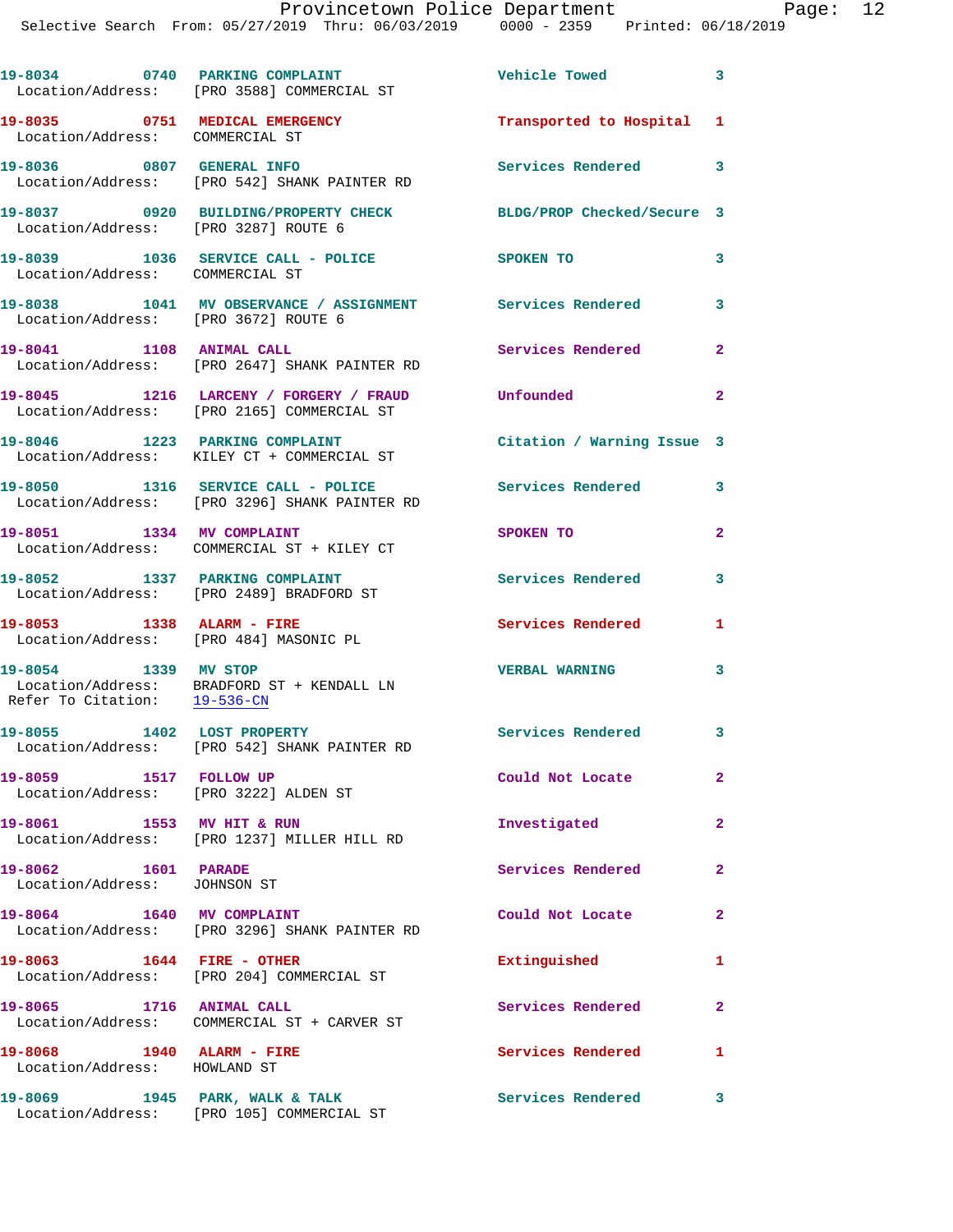|                                                                                              | Provincetown Police Department<br>Selective Search From: 05/27/2019 Thru: 06/03/2019 0000 - 2359 Printed: 06/18/2019 |                            |                         |
|----------------------------------------------------------------------------------------------|----------------------------------------------------------------------------------------------------------------------|----------------------------|-------------------------|
|                                                                                              | 19-8070 1959 LARCENY / FORGERY / FRAUD Services Rendered 2<br>Location/Address: [PRO 269] COMMERCIAL ST              |                            |                         |
|                                                                                              | 19-8071 2031 DRONE FLIGHT<br>Location/Address: [PRO 3430] COMMERCIAL ST                                              | Services Rendered 2        |                         |
|                                                                                              | 19-8040 2100 GENERAL INFO<br>Location/Address: [PRO 105] COMMERCIAL ST                                               | Services Rendered          | $\overline{\mathbf{3}}$ |
|                                                                                              | 19-8075 2309 PARK, WALK & TALK<br>Location/Address: [PRO 105] COMMERCIAL ST                                          | Services Rendered 3        |                         |
|                                                                                              | 19-8076 2315 BAR CHECK<br>Location/Address: [PRO 3443] COMMERCIAL ST                                                 | BLDG/PROP Checked/Secure 3 |                         |
|                                                                                              | 19-8078 2328 BAR CHECK<br>Location/Address: [PRO 399] COMMERCIAL ST                                                  | Services Rendered 3        |                         |
|                                                                                              | 19-8077 2331 BUILDING/PROPERTY CHECK BLDG/PROP Checked/Secure 3<br>Location/Address: [PRO 99] COMMERCIAL ST          |                            |                         |
|                                                                                              | 19-8079 2343 DISTURBANCE - FIGHT / ARGUMENT Services Rendered 1<br>Location/Address: [PRO 312] COMMERCIAL ST         |                            |                         |
|                                                                                              | 19-8080 2353 MV OBSERVANCE / ASSIGNMENT Services Rendered 3<br>Location/Address: HOWLAND ST + BRADFORD ST            |                            |                         |
| 19-8081 2353 LOST WALLET                                                                     | Location/Address: [PRO 542] SHANK PAINTER RD                                                                         | Services Rendered 3        |                         |
|                                                                                              | 19-8082 2354 LOST WALLET<br>Location/Address: [PRO 542] SHANK PAINTER RD                                             | Services Rendered 3        |                         |
| For Date: 06/02/2019 - Sunday                                                                |                                                                                                                      |                            |                         |
|                                                                                              | 19-8084 0011 BAR CHECKWAY BLDG/PROP Checked/Secure 3<br>Location/Address: [PRO 2832] COMMERCIAL ST                   |                            |                         |
| 19-8085 0036 MV STOP<br>Location/Address: [PRO 2518] ROUTE 6<br>Refer To Citation: 19-539-CN |                                                                                                                      | <b>VERBAL WARNING</b>      | 3                       |
|                                                                                              | 19-8087 0119 MV OBSERVANCE / ASSIGNMENT Services Rendered<br>Location/Address: BRADFORD ST + RYDER ST                |                            | 3                       |
|                                                                                              | 19-8088 0208 DISTURBANCE - FIGHT / ARGUMENT Services Rendered 1<br>Location/Address: [PRO 526] RYDER ST EXT          |                            |                         |
|                                                                                              | 19-8089 0223 MPL GATE PROBLEMS<br>Location/Address: [PRO 526] RYDER ST EXT                                           | Services Rendered          | 3                       |
|                                                                                              | 19-8090 0225 MISSING PERSON<br>Location/Address: [PRO 542] SHANK PAINTER RD                                          | Services Rendered          | 1                       |
|                                                                                              | 19-8091 0316 BUILDING/PROPERTY CHECK Services Rendered<br>Location/Address: [PRO 3163] WINTHROP ST                   |                            | 3                       |
|                                                                                              | 19-8092 0322 BUILDING/PROPERTY CHECK BLDG/PROP Checked/Secure 3<br>Location/Address: [PRO 512] PRINCE ST             |                            |                         |
|                                                                                              | 19-8094 0404 PARK, WALK & TALK<br>Location/Address: [PRO 3259] MACMILLAN WHARF                                       | Services Rendered 3        |                         |
|                                                                                              | 19-8095 0441 BUILDING/PROPERTY CHECK BLDG/PROP Checked/Secure 3<br>Location/Address: [PRO 444] HIGH POLE HILL        |                            |                         |
| Location/Address: ROUTE 6                                                                    | 19-8096 		 0506 MV OBSERVANCE / ASSIGNMENT Services Rendered 3                                                       |                            |                         |

**19-8097 0617 BUILDING/PROPERTY CHECK Services Rendered 3**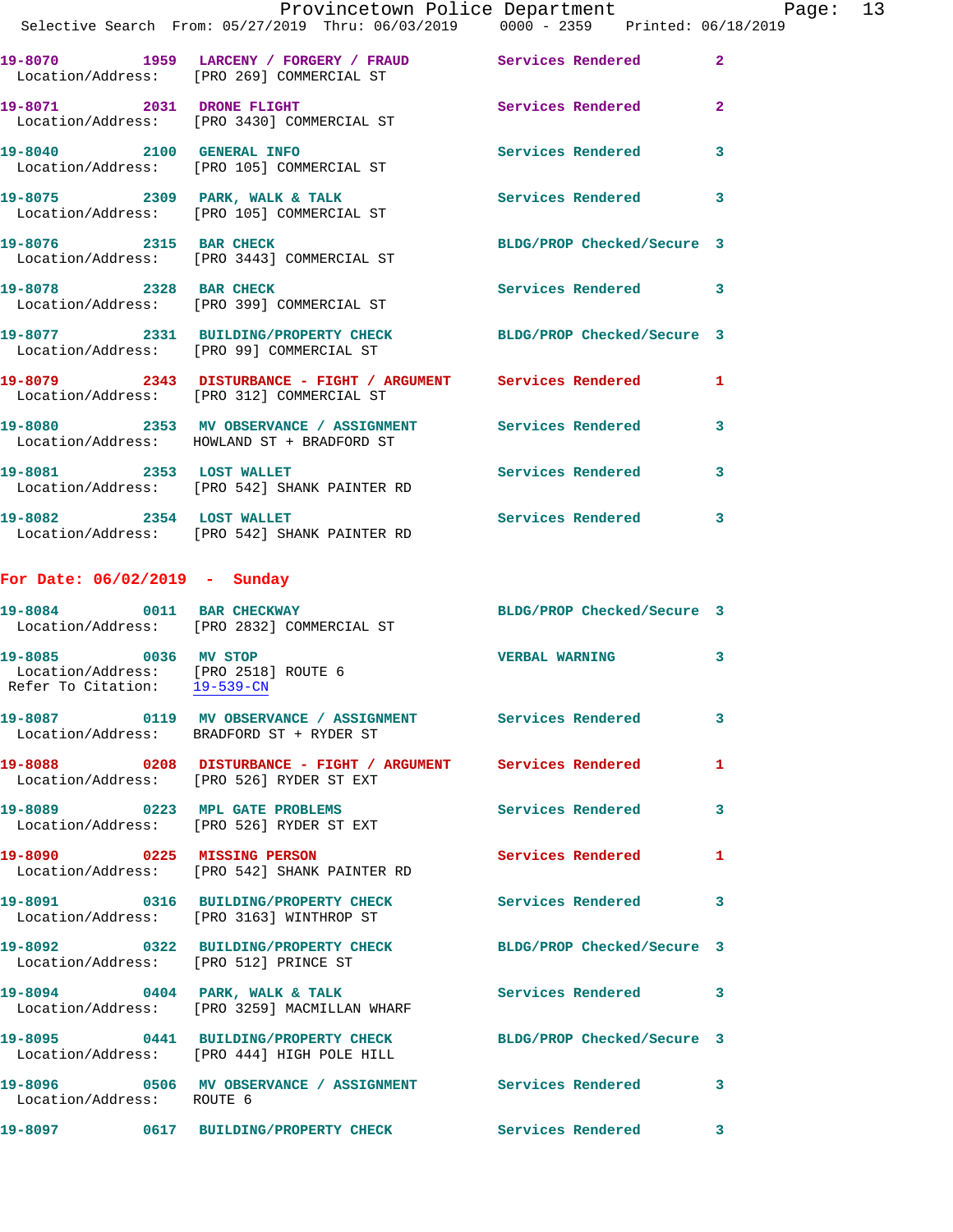| Selective Search From: $05/27/2019$ Thru: $06/03/2019$ $0000 - 2359$ Printed: $06/18/2019$                                            |  |  | Provincetown Police Department Page: 14 |                |  |
|---------------------------------------------------------------------------------------------------------------------------------------|--|--|-----------------------------------------|----------------|--|
| Location/Address: [PRO 3921] ROUTE 6                                                                                                  |  |  |                                         |                |  |
| 19-8099 0720 FLIGHT COVERAGE<br>Location/Address: [PRO 516] RACE POINT RD                                                             |  |  | Services Rendered 3                     |                |  |
| 19-8100 0808 PARK, WALK & TALK NO Action Required 3<br>Location/Address: [PRO 3405] COMMERCIAL ST                                     |  |  |                                         |                |  |
| 19-8101 0844 ALARM - GENERAL False Alarm 1<br>Location/Address: [PRO 444] HIGH POLE HILL                                              |  |  |                                         |                |  |
| 19-8102 0855 ANIMAL CALL<br>Location/Address: [PRO 4015] COMMERCIAL ST                                                                |  |  | <b>GONE ON ARRIVAL</b>                  | $\mathbf{2}$   |  |
| 19-8103 0900 911 - GENERAL<br>Location/Address: [PRO 542] SHANK PAINTER RD                                                            |  |  | SPOKEN TO                               | $\mathbf{1}$   |  |
| 19-8104 0950 DISTURBANCE - FIGHT / ARGUMENT SPOKEN TO<br>Location/Address: COMMERCIAL ST                                              |  |  |                                         | 1              |  |
| 19-8105 0953 LARCENY / FORGERY / FRAUD SPOKEN TO<br>Location/Address: [PRO 2605] COMMERCIAL ST                                        |  |  |                                         | $\overline{2}$ |  |
| 19-8106 1002 ALARM - FIRE<br>Location/Address: [PRO 284] COMMERCIAL ST                                                                |  |  | <b>False Alarm</b>                      | 1              |  |
| 19-8107 1023 ALARM - GENERAL<br>Location/Address: [PRO 2251] COMMERCIAL ST                                                            |  |  | False Alarm                             | 1              |  |
| 19-8108 1049 LOST PROPERTY<br>Location/Address: [PRO 542] SHANK PAINTER RD                                                            |  |  | SPOKEN TO                               | $\mathbf{3}$   |  |
| 19-8109 1106 MV OBSERVANCE / ASSIGNMENT VERBAL WARNING<br>Location/Address: [PRO 2521] ROUTE 6                                        |  |  |                                         | $\mathbf{3}$   |  |
| 19-8110 1116 HAZARDS<br>Location/Address: [PRO 395] COMMERCIAL ST                                                                     |  |  | Referred to Other Agency 2              |                |  |
| 19-8111 1118 MV STOP<br>Location/Address: [PRO 845] COMMERCIAL ST<br>Refer To Citation: $\frac{19-540\text{ -CN}}{29-540\text{ -CN}}$ |  |  | VERBAL WARNING 3                        |                |  |
| 19-8113 1124 911 - GENERAL<br>Location/Address: [PRO 1627] COMMERCIAL ST                                                              |  |  | <b>SPOKEN TO</b>                        |                |  |
| 19-8112 1130 PARK, WALK & TALK<br>Location/Address: [PRO 105] COMMERCIAL ST                                                           |  |  | Services Rendered 3                     |                |  |
| 19-8114 1151 BUILDING/PROPERTY CHECK BLDG/PROP Checked/Secure 3<br>Location/Address: [PRO 2540] RACE POINT RD                         |  |  |                                         |                |  |
| 19-8116 1318 LOST PROPERTY<br>Location/Address: COMMERCIAL ST                                                                         |  |  | SPOKEN TO                               | $\mathbf{3}$   |  |
| 19-8118 1347 BUILDING/PROPERTY CHECK BLDG/PROP Checked/Secure 3<br>Location/Address: [PRO 3033] COMMERCIAL ST                         |  |  |                                         |                |  |
| 19-8119 1417 ANIMAL CALL<br>Location/Address: [PRO 3296] SHANK PAINTER RD                                                             |  |  | SPOKEN TO                               | $\mathbf{2}$   |  |
| 19-8120 1417 ANIMAL CALL<br>Location/Address: [PRO 492] CREEK RD                                                                      |  |  | SPOKEN TO                               | $\mathbf{2}$   |  |
| 19-8123 1510 HARASSMENT / THREATS FOLLOW UP<br>Location/Address: [PRO 542] SHANK PAINTER RD                                           |  |  |                                         | $\mathbf{2}$   |  |
| 19-8124 1518 MV COMPLAINT<br>Location/Address: [PRO 285] COMMERCIAL ST                                                                |  |  | <b>GONE ON ARRIVAL</b>                  | $\mathbf{2}$   |  |
| 19-8125 1538 BUILDING/PROPERTY CHECK Services Rendered 3<br>Location/Address: [PRO 3259] MACMILLAN WHARF                              |  |  |                                         |                |  |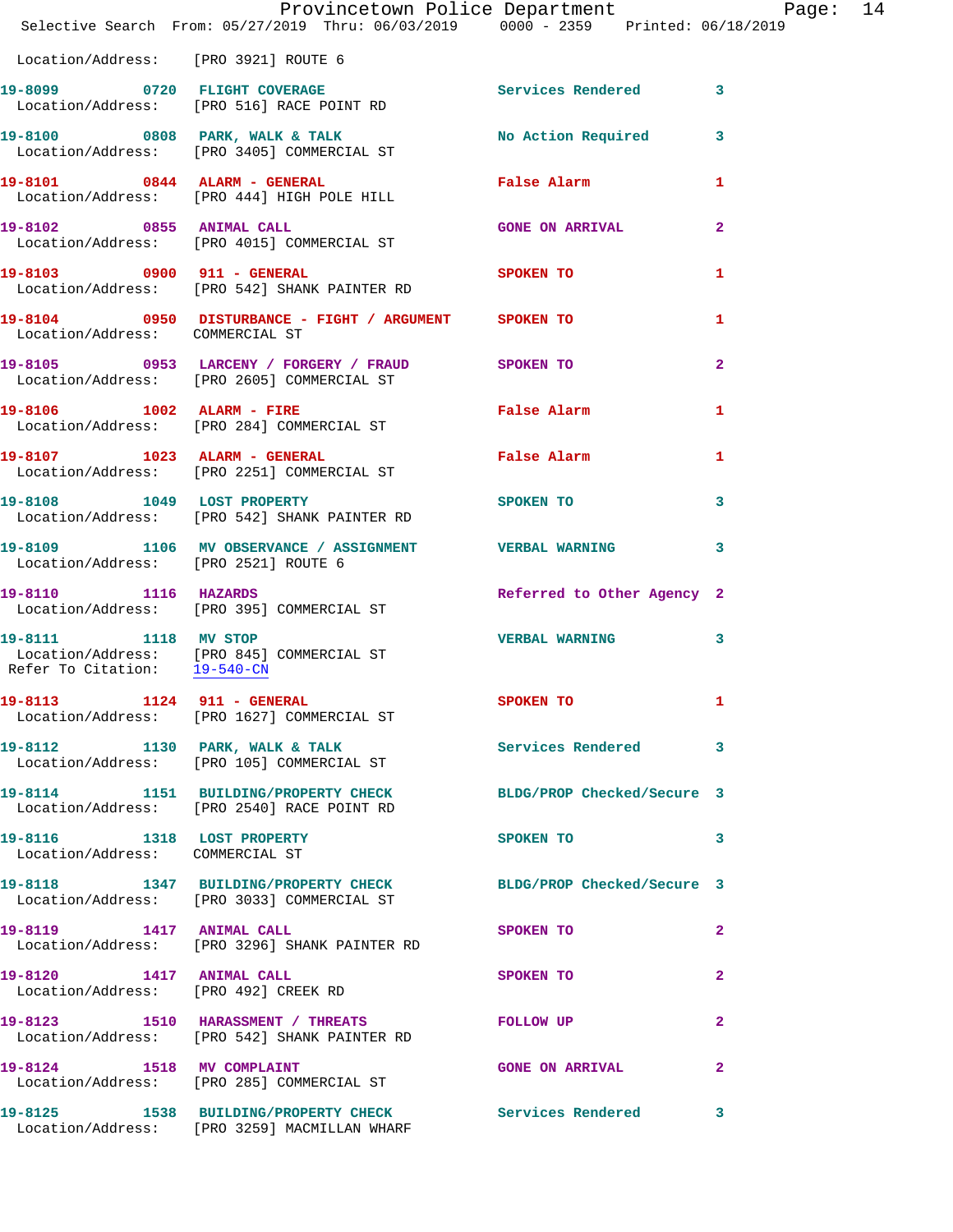Provincetown Police Department Fage: 15

Selective Search From: 05/27/2019 Thru: 06/03/2019 0000 - 2359 Printed: 06/18/2019

|                                                      | 19-8126 1559 FIRE - OTHER<br>Location/Address: [PRO 2500] COMMERCIAL ST                                | Extinguished                                    | $\mathbf{1}$   | $\mathbf{1}$ |
|------------------------------------------------------|--------------------------------------------------------------------------------------------------------|-------------------------------------------------|----------------|--------------|
|                                                      | 19-8127 1608 BUILDING/PROPERTY CHECK<br>Location/Address: [PRO 2483] COMMERCIAL ST                     | Services Rendered 3                             |                |              |
| 19-8128 1628 TRESPASS                                | Location/Address: [PRO 1353] COMMERCIAL ST                                                             | Could Not Locate                                | $\overline{2}$ |              |
|                                                      | 19-8129 1647 PARK, WALK & TALK<br>Location/Address: [PRO 105] COMMERCIAL ST                            | Services Rendered                               | 3              |              |
| Location/Address: [PRO 1919] KILEY CT                | 19-8131 1659 COMPLAINT - GENERAL Services Rendered 3                                                   |                                                 |                |              |
|                                                      |                                                                                                        |                                                 | 3              |              |
|                                                      | 19-8134 1813 MV OBSERVANCE / ASSIGNMENT Services Rendered 3<br>Location/Address: [PRO 2521] ROUTE 6    |                                                 |                |              |
|                                                      | 19-8137 1847 BAR CHECK<br>Location/Address: [PRO 3837] COMMERCIAL ST                                   | Services Rendered                               | $\mathbf{3}$   |              |
|                                                      | 19-8136 1916 HARASSMENT / THREATS<br>Location/Address: [PRO 542] SHANK PAINTER RD                      | <b>SPOKEN TO</b>                                | $\overline{a}$ |              |
|                                                      | 19-8138 1958 FOLLOW UP<br>Location/Address: [PRO 2702] COMMERCIAL ST                                   | <b>Services Rendered</b>                        | $\overline{a}$ |              |
|                                                      | 19-8139 2007 BUILDING/PROPERTY CHECK<br>Location/Address: [PRO 3430] COMMERCIAL ST                     | Services Rendered                               | 3              |              |
|                                                      | 19-8140 2037 BUILDING/PROPERTY CHECK Services Rendered 3<br>Location/Address: [PRO 2500] COMMERCIAL ST |                                                 |                |              |
|                                                      | 19-8141 2045 PARK, WALK & TALK<br>Location/Address: [PRO 3442] COMMERCIAL ST                           | <b>Services Rendered</b> 3                      |                |              |
| Location/Address: [PRO 4081] COURT ST                | 19-8142 2053 BUILDING/PROPERTY CHECK BLDG/PROP Checked/Secure 3                                        |                                                 |                |              |
| Refer To Citation: 19-541-CN                         | 19-8143 2109 MV STOP<br>Location/Address: [PRO 539] SHANK PAINTER RD                                   | <b>VERBAL WARNING</b>                           | 3              |              |
|                                                      | Location/Address: [PRO 3416] STABLE PATH                                                               | Could Not Locate Note that the Could Not Locate | $\mathbf{2}$   | 1            |
|                                                      | 19-8144 2123 BUILDING/PROPERTY CHECK<br>Location/Address: [PRO 2977] COMMERCIAL ST                     | <b>Services Rendered</b>                        | 3              |              |
| 19-8147 2134 MV STOP<br>Refer To Citation: 19-542-CN | Location/Address: RYDER ST + BRADFORD ST                                                               | <b>VERBAL WARNING</b>                           | 3              |              |
|                                                      | 19-8146 2135 BUILDING/PROPERTY CHECK Services Rendered<br>Location/Address: [PRO 447] JEROME SMITH RD  |                                                 | 3              |              |
| 19-8148 2140 MV STOP                                 | Location/Address: [PRO 3912] SHANK PAINTER RD<br>Refer To Citation: 19-543-CN                          | <b>VERBAL WARNING</b>                           | 3              |              |
| 19-8149 2146 MV STOP<br>Refer To Citation: 19-544-CN | Location/Address: [PRO 2539] RYDER ST EXT                                                              | <b>VERBAL WARNING</b>                           | 3              |              |
|                                                      | 19-8150 2206 BUILDING/PROPERTY CHECK                                                                   | BLDG/PROP Checked/Secure 3                      |                |              |

Location/Address: [PRO 3033] COMMERCIAL ST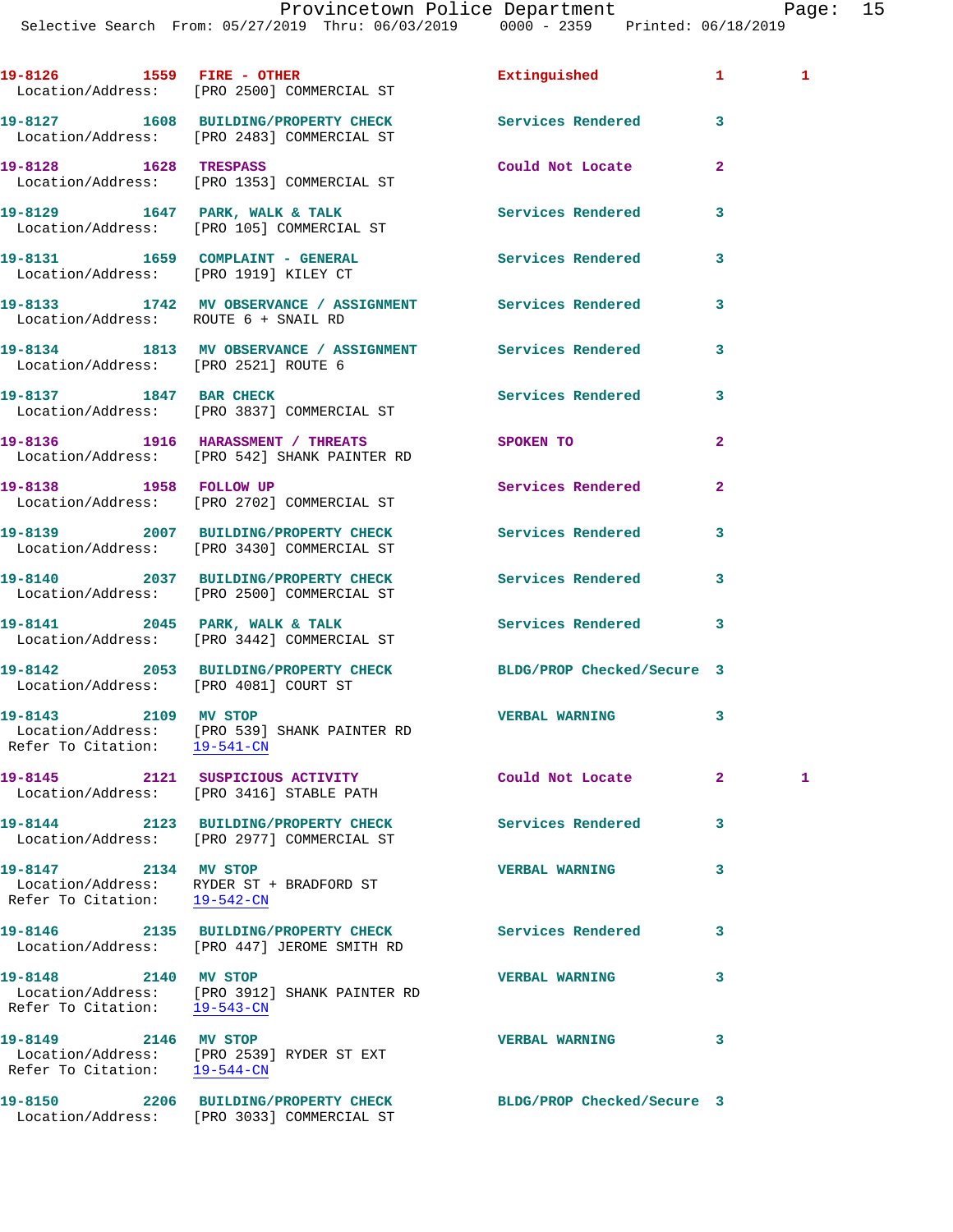**19-8151 2344 BUILDING/PROPERTY CHECK BLDG/PROP Checked/Secure 3**  Location/Address: [PRO 1780] JOHNSON ST

## **For Date: 06/03/2019 - Monday**

| 19-8152 0000 BAR CHECK                                           | Location/Address: [PRO 2750] COMMERCIAL ST                                           | Services Rendered 3        |                |
|------------------------------------------------------------------|--------------------------------------------------------------------------------------|----------------------------|----------------|
| Location/Address: [PRO 3440] ROUTE 6                             |                                                                                      |                            | $\mathbf{3}$   |
| 19-8154 0023 BAR CHECK<br>Location/Address: [PRO 80] CARVER ST   |                                                                                      | Services Rendered          | $\mathbf{3}$   |
| 19-8155 0038 BAR CHECK<br>Location/Address: [PRO 484] MASONIC PL |                                                                                      | <b>Services Rendered</b>   | 3              |
|                                                                  | 19-8157 0127 BUILDING/PROPERTY CHECK<br>Location/Address: [PRO 433] RYDER ST EXT     | Services Rendered 3        |                |
|                                                                  | 19-8158 0145 BUILDING/PROPERTY CHECK<br>Location/Address: [PRO 3259] MACMILLAN WHARF | Services Rendered 3        |                |
|                                                                  | 19-8159 0319 MEDICAL EMERGENCY<br>Location/Address: [PRO 1012] NELSON AVE            | Transported to Hospital 1  |                |
| Location/Address: [PRO 554] TREMONT ST                           | 19-8160 0422 BUILDING/PROPERTY CHECK                                                 | BLDG/PROP Checked/Secure 3 |                |
| Location/Address: ROUTE 6 + SNAIL RD                             | 19-8161 0436 MV OBSERVANCE / ASSIGNMENT Services Rendered 3                          |                            |                |
|                                                                  | 19-8162 0540 BUILDING/PROPERTY CHECK<br>Location/Address: [PRO 379] COMMERCIAL ST    | BLDG/PROP Checked/Secure 3 |                |
|                                                                  | 19-8163 0610 FLIGHT COVERAGE<br>Location/Address: [PRO 516] RACE POINT RD            | Services Rendered 2        |                |
|                                                                  | 19-8164 0626 BUILDING/PROPERTY CHECK<br>Location/Address: [PRO 3430] COMMERCIAL ST   | BLDG/PROP Checked/Secure 3 |                |
|                                                                  | 19-8165 0809 SERVICE CALL - POLICE<br>Location/Address: [PRO 569] WINSLOW ST         | Services Rendered 3        |                |
|                                                                  | 19-8166 0835 PARKING COMPLAINT<br>Location/Address: [PRO 3456] RYDER ST EXT          | Citation / Warning Issue 3 |                |
| 19-8167 0848 911 - GENERAL<br>Location/Address: [OT] BROADWAY    |                                                                                      | <b>SPOKEN TO</b>           | 1              |
| 19-8170 1136 PARKING COMPLAINT<br>Location/Address: RYDER ST     |                                                                                      | SPOKEN TO                  | 3              |
|                                                                  | 19-8171 1227 HARASSMENT / THREATS<br>Location/Address: [PRO 2616] COMMERCIAL ST      | <b>SPOKEN TO</b>           | $\overline{2}$ |
| 19-8172                                                          | 1257 PARKING COMPLAINT<br>Location/Address: CONANT ST + COMMERCIAL ST                | <b>Services Rendered</b>   | 3              |
|                                                                  | 19-8173 1323 PARKING COMPLAINT<br>Location/Address: [PRO 2481] TREMONT ST            | Referred to Other Agency 3 |                |
|                                                                  | 19-8174 1356 PARKING COMPLAINT<br>Location/Address: [PRO 442] HARRY KEMP WAY         | Citation / Warning Issue 3 |                |
| Location/Address: NELSON AVE                                     | 19-8175 1358 HARASSMENT / THREATS                                                    | SPOKEN TO                  | $\mathbf{2}$   |
|                                                                  | 19-8176 1433 MEDICAL EMERGENCY<br>Location/Address: [PRO 2645] SHANK PAINTER RD      | Transported to Hospital 1  |                |